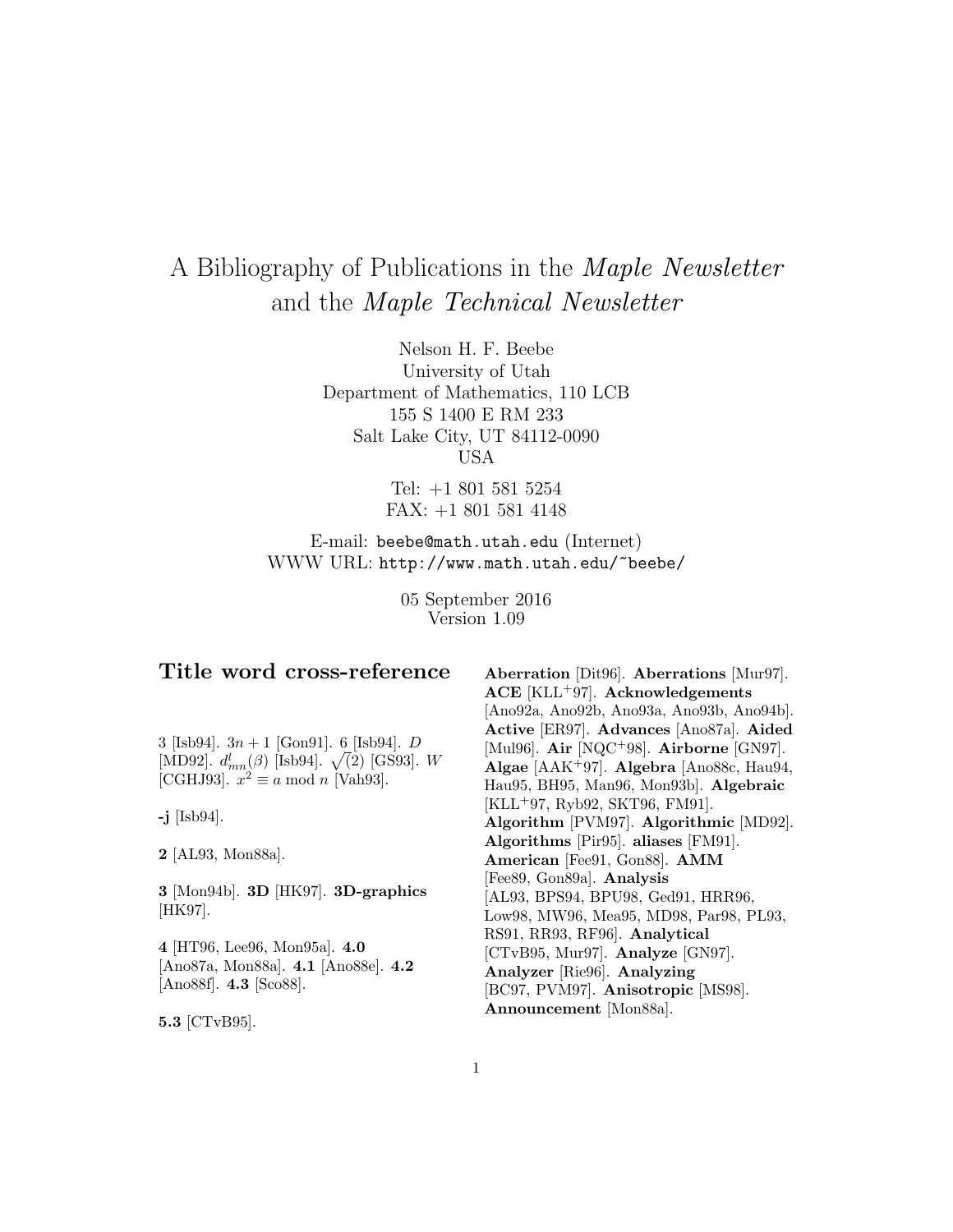**Announcements** [Ano91, Ano92f, Ano92g, Ano93e, Ano93f, Ano94d, Fri89]. **Answers** [Ano87d, Ano88d]. **Aplysia** [ER97]. **Application** [Car94, Hof94, HB92, Par98, Pin94, PL93, Sco91a, STB97]. **Applications** [AL93, MD98, Mon94a, Pro97, SMFC91, SBG93, SFCM94]. **Applied** [Sto98, Gon88]. **Approach** [Sco88]. **Approximate** [Lop94a]. **Approximation** [Ged93]. **Archimedes** [Pat91b]. **Areas** [NQC<sup>+</sup>98]. **Arithmetic** [BLM97]. **Arithmetic-Geometric** [BLM97]. **Articles** [Ano94a]. **Assume** [CM94]. **Authors** [Ano92c, Ano92d, Ano93c, Ano94a, Ano94c, Ano93d, Sco97a, Sco97b]. **Automated** [MW96]. **Automatic** [Gru97, Mon88b]. **Availability** [Ano87b, Ano88a, Ano88b]. **AVS** [Ano92e].

**Band** [Sac97]. **based** [AS98]. **Bases** [Gru93b, RF96]. **Basic** [Mul96]. **Behavior** [EW97]. **Bernoulli** [Mea95]. **Bessel** [MDS92]. **Bifurcation** [CC97]. **Billiard** [GG92]. **Binary** [Tay94]. **Binomial** [Str93]. **Biochemistry** [GJS94]. **Biology** [AAK<sup>+</sup>97, HY94]. **Bisection** [Gru97]. **Boundary** [MHW96]. **Brief** [Ano87c]. **Broad** [SBG93]. **Broken** [Pat91b]. **Building** [Gon92].

**C** [CG96]. **Calculation** [SRGH95]. **Calculator** [BL92]. **Calculus** [BDL95]. **Cam** [AS98, PF96]. **Capabilities** [Ryb92]. **case** [GM88]. **Center** [Pro97]. **Chaos** [Gir97]. **Characteristics** [Rus94]. **Chemical** [HB92, Par98, SH94]. **Chord** [Pat91b]. **Circles** [PWMdG91, WMP94]. **Circuit** [Rie96]. **Class** [AAK<sup>+</sup>97]. **Classes** [SBG93]. **Cloth** [EW97]. **Code** [Ayo95, CG96, Len98, SGMS97]. **Codes** [GVC95]. **Coefficients** [Ham95]. **Collect** [Mon89a]. **Combinatorial** [Par98, Zim94]. **Combinatorics** [Fei94, KLL<sup>+</sup>97]. **Combining** [Bac97]. **Competition** [AAK<sup>+</sup>97, DS95]. **Computation**

[Mon92, OM97, Ogu96]. **Computations** [Gon91]. **Computer** [Ano88c, Mon93b, Mul96]. **Computing** [GS93, RSPL98, Ryb92]. **Conceptual** [RSPL98]. **Conductor** [SRGH95]. **Congruence** [Vah93]. **Conjecture** [Gon91, Lis94]. **Construction** [KS93]. **Contagion** [GN97]. **Control** [Ogu96, PL93]. **Controlled** [RR93]. **Controlling** [Sto98]. **Convinced** [Fri89]. **Cooke** [Dit96]. **Counting** [Gui92]. **Course** [BH95]. **Cray** [Mon88a]. **Curves** [Mul96].

**Decay** [Far95]. **defined** [FM91]. **Definite** [Sco88, Sco91b, SBG93]. **Design** [AS98, AL93, Mul96, PF96, PL93, RSPL98]. **Development** [Pin94]. **Differential** [BM97b, CTvB95, Cyg96, Fee91, GM97, Her97, Lab95, Len98, Lop94b, AL95, Man96, SKT96]. **Differentiation** [Gru97, Jég97, MD92]. **diffgrob2** [Man96]. **Diffusion** [Ham95]. **digits** [GS93]. **dimensional** [Gir97]. **Diophantine** [Ogu98]. **Discrete** [Ogu98]. **Discrete-Time** [Ogu98]. **Distribution** [SRGH95]. **Distributions** [AL95]. **Disturbing** [HM94]. **Draping** [EW97]. **Drives** [BPS94]. **dynamical** [Gir97]. **Dynamics** [MW96, Sch92].

**E2983** [Fee89]. **E3229** [Gon89a]. **Econometrics** [Gre94]. **Economy** [CC97]. **Editors** [BM97a, HM97, OC98, SR92a, SR92b, SR93, SP93, SM94, SP94]. **Education** [Ano88c, SPR92, SMPR94, SMC94]. **Eigensystems** [BH95]. **Eigenvalue** [Mon92]. **Eigenvalues** [Mon93b]. **Eigenvector** [Mon92]. **Eigenvectors** [Mon93b]. **Einstein** [Cza95]. **Engine** [Mon95a]. **Engineering** [AS98, AL93, Cor96, LK96, RM96, SMFC91, SFCM94]. **Engineers** [EM97, Lee96]. **Epicyclic** [BPS94]. **Equation**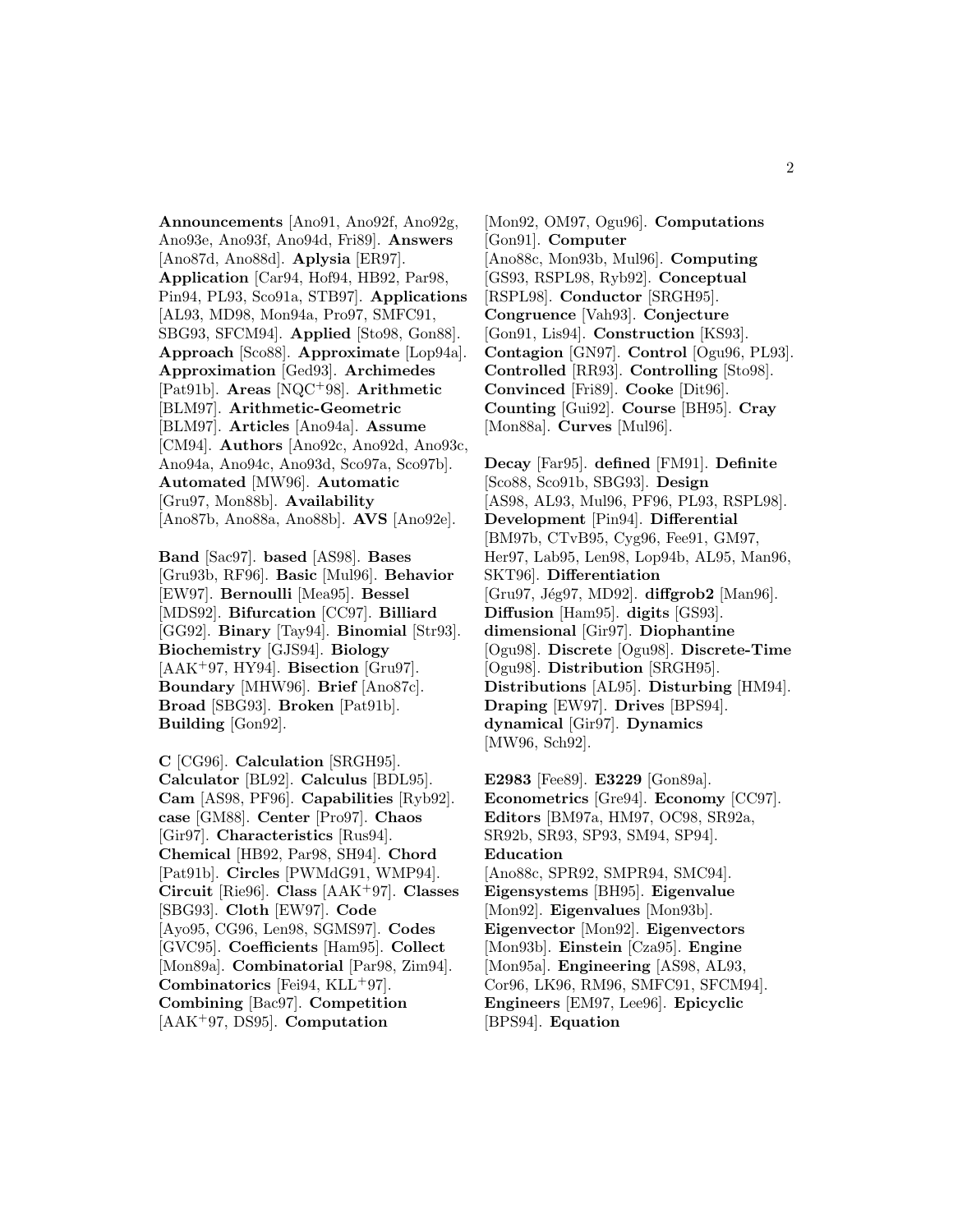[Fee91, Ham95, Lop94b, Sac97]. **Equations** [AT94, BM97b, Bri95, CTvB95, Cyg96, Cza95, Dit96, GJS94, GM97, Her97, Lab95, Len98, AL95, Mea95, Ogu98, SH94, TM93, SKT96, Aru97]. **Equilibria** [Tay94]. **Estimation** [BK96, AL95]. **Evaluation** [Far95, Gra92]. **Evaporator** [KTT98]. **Exact** [Cza95, Lop94a, Mon92]. **Examples** [Gon88]. **Expansions** [HM94]. **Exploratory** [MD98]. **Exponentials** [Sco91b]. **Exponents** [GM88]. **Extended** [Ryb92].

**Facility** [CM94, Mon88d]. **Factor** [Far95]. **factorization** [FM91]. **Factorizing** [Mel97]. **Features** [Ano91, Lee96]. **Fermat** [GM88, GM94]. **Field** [Moh95, STB97]. **fields** [FM91]. **finite** [FM91]. **First** [GM88]. **Flexible** [AS98, Pie96]. **Flow** [BPS94]. **Flowsheet** [Par98]. **Form** [Far95]. **Formal** [Bri95, GK95]. **Formula** [Gru93a, Sal91]. **FORTRAN** [SGMS97, CG96, Mon89b]. **Foxes** [Sha97]. **Frenet** [Aru97]. **Frenet-Serret** [Aru97]. **Frequency** [Low98]. **Full** [Dev89]. **Function** [CGHJ93, HM94, MDS92, Mon89a]. **Functional** [Bri95]. **Functions** [Pir95, Ryb92, SGMS97, Isb94, Sac97].

**Ga¨ıa** [Zim94]. **Gauss** [Gru93b, GM93]. **Gaussian** [SGMS97]. **Gaussian-Type** [SGMS97]. **Gear** [BPS94]. **General** [Car94]. **Generating** [Hau94, Hau95]. **Generation** [Ayo95, CG96, KG94, Len98, SGMS97, Zim94]. **Genetics** [AL95]. **Geometric** [BLM97, Mul96]. **Geometry** [Sto98]. **get** [Sal91]. **Glasses** [Dit94]. **Graphical** [HT96, Mea95]. **graphics** [HK97, LM94]. **Graphs** [Gui92]. **Gröbner** [Gru93b, RF96]. **Group** [Wal97]. **Groups** [Fei94]. **Guidelines** [AS98, Ano92c, Ano92d, Ano93c, Ano94c, Ano93d, Sco97a, Sco97b].

**Harmonic** [RR93]. **Hashing** [PVM97].

**Heat** [Ham95]. **Heavy** [Far95]. **Help** [Mon93b, PVM97]. **Heuristic** [Gon89b]. **High** [BL92]. **History** [Ano87c, WMP94]. **HIV** [Her93]. **Hopf** [CC97]. **Hypersingular** [Gra92].

**Identification** [Ham95]. **Identities** [Str93]. **II** [Hau95, Sco91b, SMPR94, Tay94]. **III** [AT94]. **Impact** [Mea97]. **Implementation** [KTT98, BDL95, LM94]. **Indefinite** [Pat91a, Pir95]. **Industrial** [KTT98]. **Infection** [Her93]. **Infinite** [Gru94, Mel97]. **Insights** [Lop94b]. **Instruction** [LK96]. **Instructors** [Lop96]. **Integral** [Dev88a, Gra92, MDS92]. **Integrals** [Sco91b, SBG93, SGMS97, HK97]. **Integrating** [LK96]. **Integration** [Ged91, Sco88]. **Interface** [HT96, SH94]. **Intersecting** [Sto98]. **Intervals** [GVC95]. **Introduction** [GM93]. **Introductory** [GM97, BH95]. **Inverse** [Jég97]. **Inversion** [MS98]. **Investigating** [BH95]. **Involving** [Sco91b]. **Isolating** [GVC95]. **Isomers** [Fei94]. **Isomorphic** [Gui92]. **iterated** [HK97]. **IV** [Tay96].

**j** [Isb94].

**Kinematic** [BPS94, BPU98, RF96]. **Kinetic** [SH94]. **Kinetics** [HB92]. **Kostant** [Lis94].

**Lambert** [CGHJ93]. **Lam´e** [Sac97]. **Last** [GM88, GM94]. **Layer** [SRGH95]. **LCFS** [PVM97]. **Lens** [Dit96]. **Library** [Mon94a]. **Likelihood** [BK96]. **linalg** [Joh92]. **Linear** [Ayo95, Hau94, Hau95, BH95, Lab95, PVM97, AL95]. **Logarithms** [Sco91b].

**Mac** [Dev89]. **Machines** [AL93]. **MacroC** [CG96]. **Macrofort** [CG96]. **Manifolds** [Pro97]. **Manipulating** [Mon88c]. **Manipulation** [GVC95, Gru93a]. **Maple** [HM97, PVM97, Cyg96, KLL+97, AT94,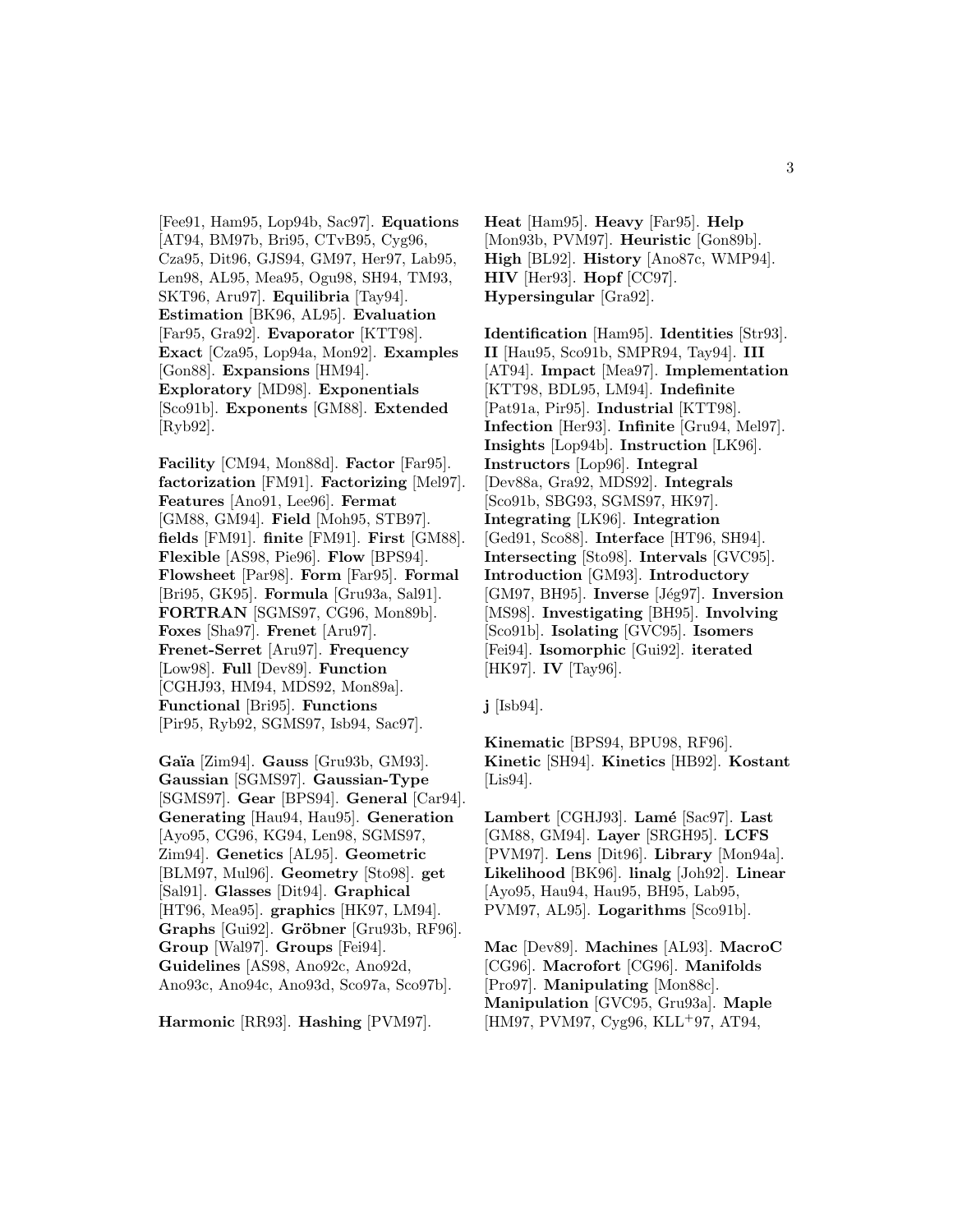AS98, Ano87a, Ano87b, Ano87c, Ano88a, Ano88b, Ano88e, Ano88f, Ano91, Ano92e, AL93, Ayo95, BC97, BL92, BM97b, BPU98, CTvB95, CG96, Car94, CGHJ93, Cor96, Cza95, Dev88a, Dev89, Dit94, ER97, EM97, GN97, Gon88, Gra92, Gru93a, Gru94, Gui92, GM97, Ham95, HY94, Her97, Hof94, HB92, HT96, Isb94, Jég97, KS93, GK95, Koe96, Kra94, Lab95, Lee96, Lis94, Lop96, LM94, Mel97, MD98, Moh95, Mon88a, Mon88b, Mon88c, Mon88d, Mon89a, Mon92, Mon93a, Mon94a, Mon94b, Mon94c, Mon94d, Mon95a, Mon95b, Mon95c, Mur97, Ogu96, Ogu98, Pat91a, SPR92, PF96, Pie96, Pin96, Pin94, Pir95, PL93, RS92, RM96, Sal91, DS95, Sco88, SMFC91, Sco91a, SFCM94, SMPR94, SMC94, STB97, Sha97, SH94]. **Maple** [TM93, Tay94, SKT96, Tay96, KTT98]. **Maple-based** [AS98]. **Math** [Mon95a]. **MathEdge** [LK96, Pin94]. **Mathematical** [AAK<sup>+</sup>97, Fee91, Gon88, SMFC91, SFCM94]. **Mathematics** [Cor96, HY94]. **Matrix** [Ogu98, Isb94]. **Maximum** [BK96]. **Maxwell** [AT94]. **McConnell** [GJS94]. **Mean** [Dev88b]. **Means** [BLM97, BPU98]. **Mechanical** [AS98, MW96, Sco91a]. **Mechanics** [Isb94]. **Mechanisms** [BPU98, PF96, RF96]. **Meson** [Far95]. **Method** [BC97, Low98]. **mid** [GM94]. **million** [GS93]. **Model** [CC97, GN97, Her93]. **Modeling** [EW97, ER97, Hof94, Kra94, Mea97, Moh95]. **Modelling** [Pie96]. **Models** [Ayo95]. **Molecular** [OM97, SGMS97]. **Mollusc** [ER97]. **Monthly** [Fee91, Gon88]. **Mple** [Mea97]. **Multi** [KTT98]. **Multi-stage** [KTT98]. **Multimedia** [LK96]. **Multiprocessing** [RS91]. **Multirate** [HRR96].

**NAG** [ER97]. **National** [CC97]. **Nature** [Mon93b]. **Near** [STB97]. **Near-Field** [STB97]. **Network** [Bac97]. **Neuron** [ER97]. **News** [Ano91, Ano92f, Ano92g,

Ano93e, Ano93f, Ano94d, Fri89]. **No** [BM97a, HM97]. **Non** [Ayo95, Gui92, AL95]. **Non-Isomorphic** [Gui92]. **Non-linear** [Ayo95, AL95]. **Nonlinear** [EM97]. **Note** [BM97a, HM97, SR92a, SR92b, SR93, SP93, SM94, SP94, Sha97, OC98]. **Number** [KG94, FM91]. **Numbers** [Ryb92]. **Numeric** [Bac97]. **Numerical** [Ayo95, Fee91, Ged91, Ged93, KS93, Mea95, RSPL98]. **Numerically** [SH94].

**Objectives** [Dit94]. **One** [Gir97, GS93]. **One-dimensional** [Gir97]. **Operator** [MD92]. **Optical** [Mur97]. **Optics** [STB97]. **Optimal** [PL93]. **Optimization** [Bac97, Mon89b]. **Optimized** [Low98, SGMS97]. **Oscillator** [Lop94a]. **Overview** [Ogu96].

**Package** [CTvB95, Ged93, GK95, BDL95, Man96, Zim94]. **Packages** [Dev88a]. **Packing** [PWMdG91, WMP94]. **Pairfunctions** [Wal97]. **Parachute** [Mea97]. **Parameter** [MS98]. **Parameters** [BK96]. **Part** [Dev88a, Sco91b, SMPR94]. **Partial** [CTvB95]. **Phase** [RR93, Sch92, Tay94]. **Phylogenetic** [Gon92]. **Physical** [HM97]. **Physics** [EM97]. **Planning** [MD98]. **Plants** [Par98]. **Plot** [BK96]. **Plotting** [Mon88d]. **Plus** [Dev89]. **point** [MHW96]. **Pollution** [NQC<sup>+</sup>98]. **Polynomials** [GVC95, Mon88c]. **Population** [AL95, Sch92]. **Portraits** [Sch92]. **Potential** [SRGH95]. **Power** [Bac97, BPS94, Bri95, Dev89, Dit96, GK95]. **Power-Flow** [BPS94]. **Precision** [BL92]. **presented** [Fee91]. **Primality** [Gon89b]. **Prime** [GM88]. **Principles** [Sco91a]. **Probability** [BK96]. **Probing** [PVM97]. **Problem** [Fee89, GG92, Gon89a, Gon92, Sco91a, Fee91, Mea97]. **Problems** [Hau94, Hau95, Jég97, MHW96, SMFC91, SFCM94, Gon88]. **Procedures** [KTT98]. **Process** [Ogu96, RSPL98]. **Programmers** [Mon95b, Mon95c]. **Project** [AAK<sup>+</sup>97].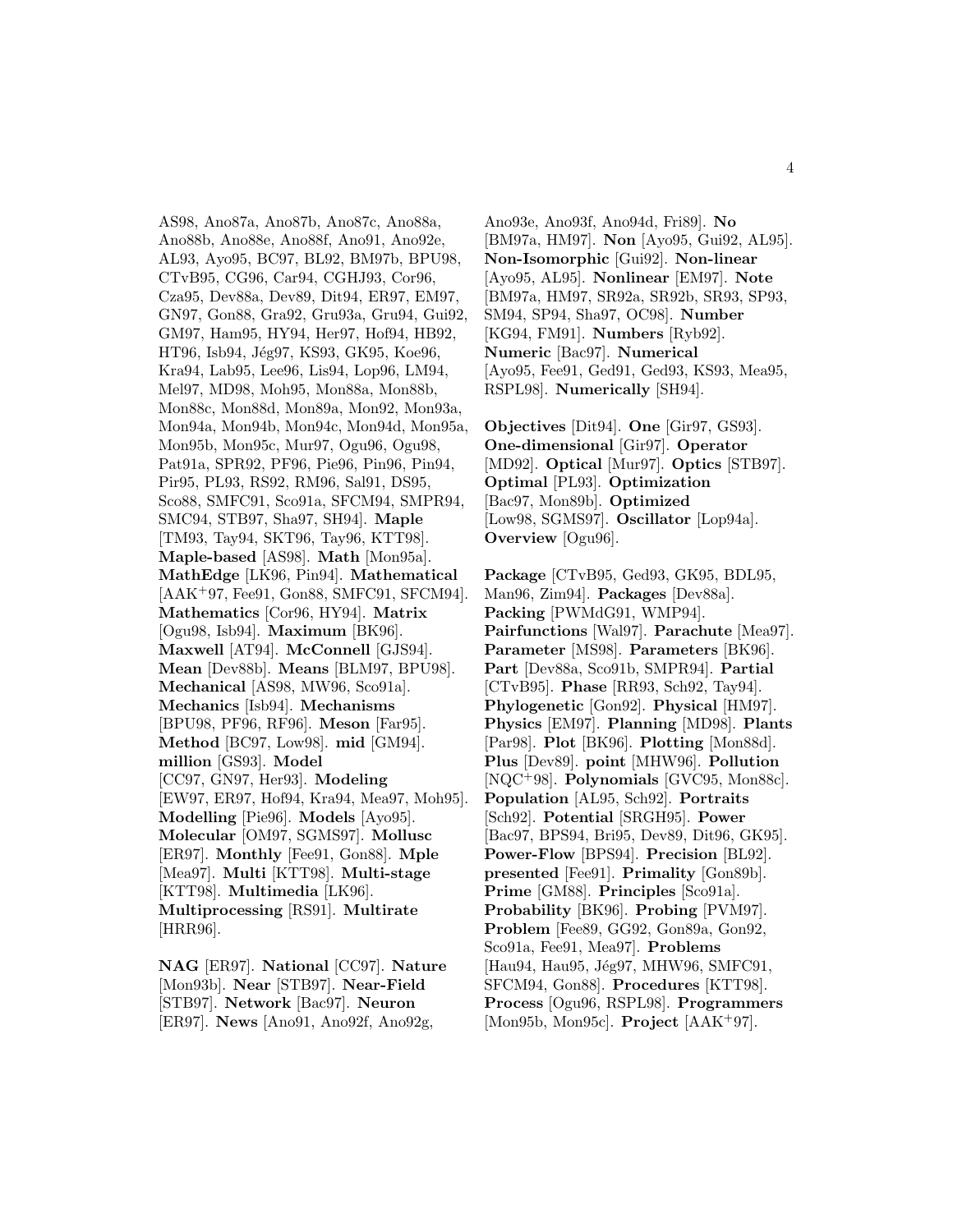**Projection** [BC97]. **Proof** [Dev88b]. **Propagation** [NQC<sup>+</sup>98]. **Properties** [Tay96]. **Property** [AT94]. **Putnam** [DS95].

**Quantum** [Isb94, Sco91a]. **Questions** [Ano87d, Ano88d]. **Queuing** [RS91].

**R15** [ER97]. **Random** [KG94, Zim94]. **Rational** [Pir95]. **Rayleigh** [Low98]. **Real** [GVC95]. **Recipes** [Sco91b, SBG93]. **Relations** [AT94, Wal97]. **Relativity** [Car94]. **Release** [AL93, HT96, Lee96, Mon94b, Mon95a]. **Resource** [AAK<sup>+</sup>97]. **Revisited** [BLM97]. **Revolution** [RS92]. **Rhythmically** [ER97]. **Robotic** [Sto98]. **Robots** [Kra94, Pie96]. **Roots** [GVC95]. **rotation** [Isb94].

**Saw** [Lop94a]. **Saw-Toothed** [Lop94a]. **Schemes** [KS93]. **Science** [SMC94]. **Sciences** [HM97]. **Scientific** [SMFC91, SFCM94]. **Scientists** [EM97, Lee96]. **section** [Fee91]. **Seismology** [MS98]. **Selection** [Dit94]. **Semigroup** [Wal97]. **Sensitivity** [MS98]. **Separable** [Lop94b]. **Series** [Bri95, GK95]. **Serret** [Aru97]. **Share** [Mon94a]. **Shooting** [MHW96]. **Short** [BM97b, Sha97]. **Shotgun** [Rus94]. **Simple** [Cor96, Sco91a]. **Simplification** [CM94, Mon88b]. **Simulating** [KTT98, Kra94]. **simulations** [Gir97]. **Snow** [Hof94]. **Solution** [Bri95, Fee91, Len98, MHW96, Ogu98]. **Solutions** [Cza95, Lop94a]. **Solve** [Jég97]. **Solving** [CTvB95, Cyg96, Dit96, GJS94, Her97, Lab95, Lis94, Sco91b, SBG93, SH94, SKT96, Vah93]. **Source** [Ayo95]. **Spatial** [BPU98]. **Spectroscopy** [OM97]. **Spherical** [SRGH95]. **Square** [PWMdG91, WMP94]. **stage** [KTT98]. **State** [TM93]. **Status** [GM94]. **Steam** [Tay96]. **Stiff** [SKT96]. **Stirling** [Sal91]. **Stochastic** [Cyg96, KS93]. **Structures** [Gru94, Zim94]. **Students** [RM96]. **Study** [Mur97]. **Summation**

[Koe96, Pat91a, Pir95]. **Sums** [Str93]. **Surfaces** [Mul96, RS92]. **Symbolic** [Bac97, Dev88b, Ged91, HRR96, Jég97, Low98, MW96, Mea95, OM97, Ogu96, RSPL98, Rie96]. **symbols** [Isb94]. **Symmetric** [Ogu98]. **Synthesis** [Par98]. **Syrup** [Rie96]. **System** [Bac97, MW96, Sco91a]. **Systems** [Ano88c, HRR96, AL95, Low98, PL93, Tay94, SKT96, Gir97].

**Teaching** [GM97, RM96]. **Technique** [MHW96]. **Techniques** [RSPL98]. **Telescope** [Dit94]. **Testing** [Gon89b, KG94]. **Their** [Ano94a]. **Theorem** [Dev88b, GM94, Pat91b, GM88]. **Thermodynamic** [AT94]. **Thermodynamics** [AT94, TM93, Tay94, Tay96]. **Thom** [GVC95]. **Three** [SRGH95, Sal91]. **Three-Layer** [SRGH95]. **Time** [Ogu98]. **Tips** [Lop96, Mon93a, Mon94c, Mon94d, Mon95b, Mon95c]. **Tool** [AS98]. **Toolkit** [Pin94]. **Tools** [Bac97]. **Toothed** [Lop94a]. **Torch** [Sto98]. **transition** [Gir97]. **Translation** [Mon89b]. **Transport** [Hof94]. **Transportation** [MD98]. **Traveltime** [MS98]. **Tree** [Gon92]. **Trees** [Sha97]. **Triplet** [Dit96]. **Tubes** [Sto98]. **Turtle** [LM94]. **Tutorial** [BM97b, Her97]. **Two** [MHW96]. **Two-point** [MHW96]. **Type** [SGMS97].

**Umbral** [BDL95]. **Unary** [Wal97]. **Understand** [Mon93b, Sch92]. **Urban** [NQC<sup>+</sup>98]. **User** [FM91, HT96]. **Users** [Mon93a, Mon94c, Mon94d, Mon95b, Mon95c]. **Using** [Dit94, GN97, Her97, Jég97, Lis94, MD98, Mon93b, Mur97, PF96, RF96, Sch92, Ayo95, ER97, Ged91, Gra92, Gru93a, Ham95, Mel97, Moh95, Ogu98, RSPL98, Sco91a].

**V** [AL93, HT96, Lee96, Mon94b, Mon95a,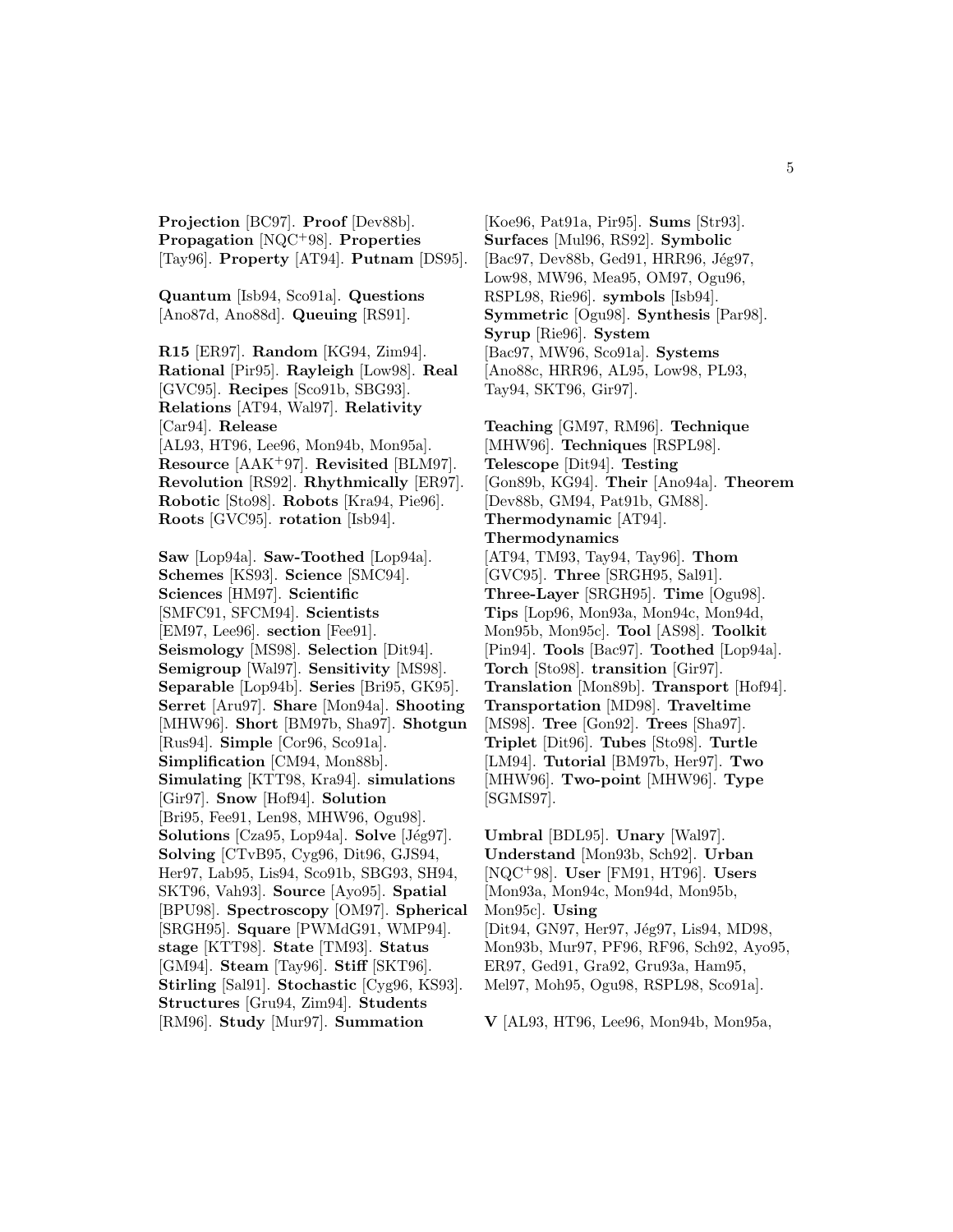Ano91, Ano92e, LM94, Ogu96, Ogu98, Tay94, SKT96]. **Value** [Dev88b, MHW96]. **Variational** [Sco91a]. **Verification** [Wal97]. **Vibratory** [Low98]. **Visualizing** [Aru97]. **Vol** [BM97a, HM97]. **Volume** [SRGH95]. **Volumes** [RS92].

**Waveforms** [RR93]. **Wavefront** [Mur97]. **Wavelets** [Gre94]. **ways** [Sal91]. **Web** [Pin96]. **Weibull** [BK96]. **Welding** [Sto98]. **Wide** [Pin96]. **Winter** [BM97a]. **within** [CG96]. **words** [Mel97]. **Working** [Joh92]. **World** [Pin96]. **Wounding** [Rus94]. **Woven** [EW97].

## **References**

## **Agler:1997:RCA**

[AAK<sup>+</sup>97] Heather Agler, Aaron Ahearn, Anne Kitchell, Nicole Lopanik, Heather Miller, Matthew Miller, and David S. Wethey. Resource competition in algae: A class project in mathematical biology. Maple Technical Newsletter, 4 (2):78–85, 1997. ISSN 1061- 5733.

#### **Argent:1993:EAM**

[AL93] Jason Argent and Tom Lee. Engineering applications of Maple V Release 2: Analysis and design of machines. Maple Technical Newsletter, 0(9):54– 61, Spring 1993. ISSN 1061- 5733. URL http://www.can. nl/Systems\_and\_Packages/Per\_ Purpose/General/Maple/mtn/ mtn9.html.

**Lopez:1995:PGE**

[AL95] N. E. Abrouk and R. J. Lopez. Population genetics: Estima-

tion of distributions through systems of non-linear differential equations. Maple Technical Newsletter, 2(1):??, Spring 1995. ISSN 1061-5733. URL http: //web.mit.edu/afs/athena. mit.edu/software/maple/www/ plibrary/mtn/mtn-v2n1.html.

### **Anonymous:1987:AMa**

[Ano87a] Anonymous. Advances with Maple 4.0. Maple Newsletter, 0(1):??, January 1987. ISSN 1074-3790. URL http: //www.can.nl/Systems\_and\_ Packages/Per\_Purpose/General/ Maple/mtn/mtn1.html.

## **Anonymous:1987:AMb**

[Ano87b] Anonymous. Availability of Maple. Maple Newsletter, 0(1):??, January 1987. ISSN 1074-3790. URL http: //www.can.nl/Systems\_and\_ Packages/Per\_Purpose/General/ Maple/mtn/mtn1.html.

#### **Anonymous:1987:BHM**

[Ano87c] Anonymous. A brief history of Maple. Maple Newslet*ter*,  $0(1)$ :??, January 1987. ISSN 1074-3790. URL http: //www.can.nl/Systems\_and\_ Packages/Per\_Purpose/General/ Maple/mtn/mtn1.html.

#### **Anonymous:1987:QA**

[Ano87d] Anonymous. Questions and answers. Maple Newsletter, 0(1):??, January 1987. ISSN 1074-3790. URL http: //www.can.nl/Systems\_and\_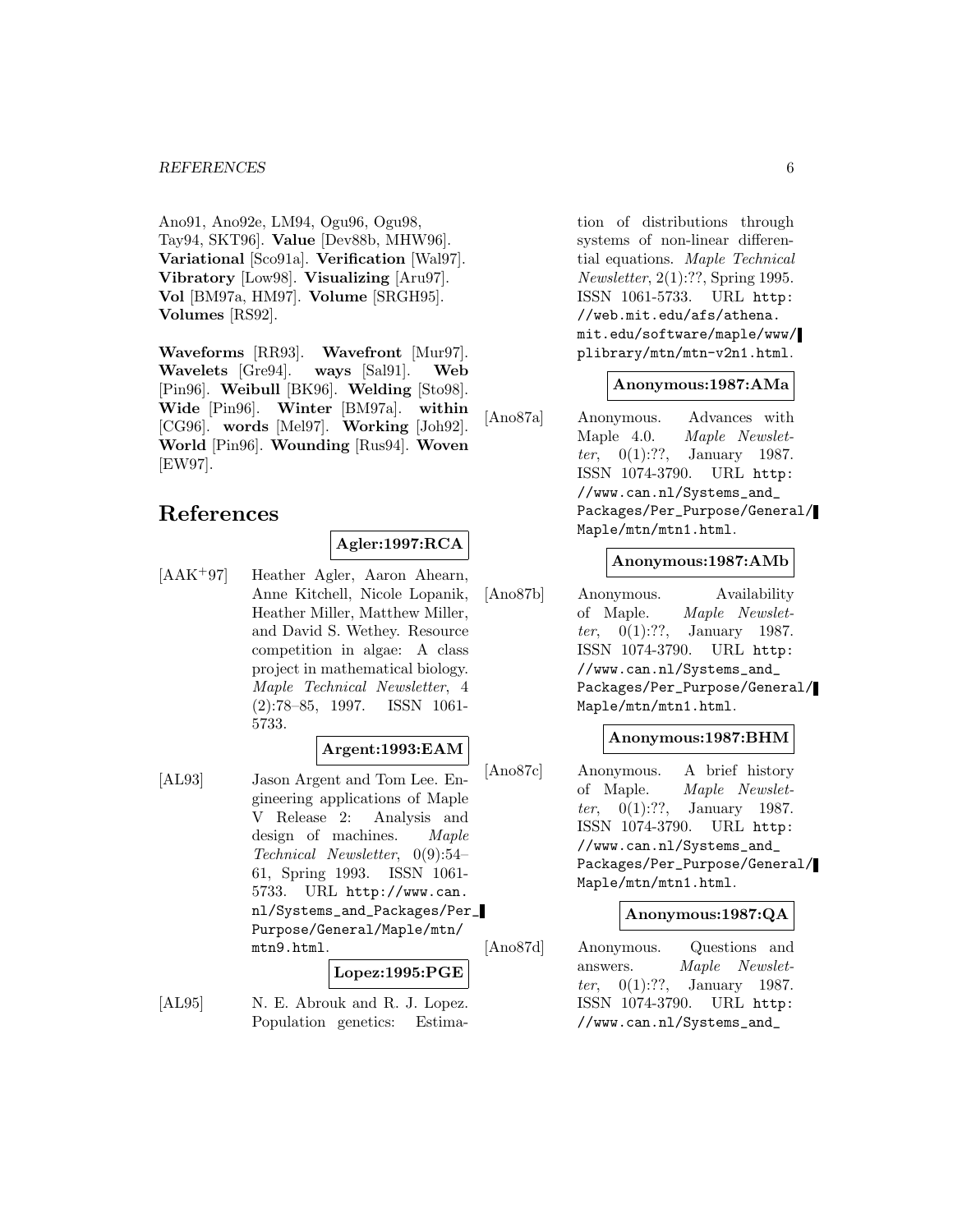Packages/Per\_Purpose/General/ Maple/mtn/mtn1.html.

#### **Anonymous:1988:AMa**

[Ano88a] Anonymous. Availability of Maple. Maple Newsletter, 0(2):??, January 1988. ISSN 1074-3790. URL http: //www.can.nl/Systems\_and\_ Packages/Per\_Purpose/General/ Maple/mtn/mtn2.html.

### **Anonymous:1988:AMb**

[Ano88b] Anonymous. Availability of Maple. Maple Newsletter, 0 (3):??, July 1988. ISSN 1074- 3790. URL http://www.can. nl/Systems\_and\_Packages/Per\_ Purpose/General/Maple/mtn/ mtn3.html.

### **Anonymous:1988:CAS**

[Ano88c] Anonymous. Computer algebra systems in education. Maple Newsletter, 0(2):??, January 1988. ISSN 1074-3790. URL http://www.can.nl/Systems\_ and\_Packages/Per\_Purpose/ General/Maple/mtn/mtn2.html.

#### **Anonymous:1988:QA**

[Ano88d] Anonymous. Questions and answers. Maple Newsletter, 0(2):??, January 1988. ISSN 1074-3790. URL http: //www.can.nl/Systems\_and\_ Packages/Per\_Purpose/General/ Maple/mtn/mtn2.html.

#### **Anonymous:1988:WNMa**

- [Ano88e] Anonymous. What's new in
	- Maple 4.1. Maple Newslet*ter*,  $0(2)$ :??, January 1988.

ISSN 1074-3790. URL http: //www.can.nl/Systems\_and\_ Packages/Per\_Purpose/General/ Maple/mtn/mtn2.html.

### **Anonymous:1988:WNMb**

[Ano88f] Anonymous. What's new in Maple 4.2. Maple Newsletter, 0 (3):??, July 1988. ISSN 1074- 3790. URL http://www.can. nl/Systems\_and\_Packages/Per\_ Purpose/General/Maple/mtn/ mtn3.html.

## **Anonymous:1991:NAF**

[Ano91] Anonymous. News and announcements: Features of Maple V. Maple Technical Newsletter, 0(5):??, Winter 1991. ISSN 1061-5733. URL http://www.can.nl/Systems\_ and\_Packages/Per\_Purpose/ General/Maple/mtn/mtn5.html.

#### **Anonymous:1992:Aa**

[Ano92a] Anonymous. Acknowledgements. Maple Technical Newsletter, 0(7):56, Spring 1992. ISSN 1061-5733.

#### **Anonymous:1992:Ab**

[Ano92b] Anonymous. Acknowledgements. Maple Technical Newsletter, 0(8):61, Fall 1992. ISSN 1061-5733.

#### **Anonymous:1992:GAa**

[Ano92c] Anonymous. Guidelines for authors. Maple Technical Newsletter, 0(7):56, Spring 1992. ISSN 1061-5733.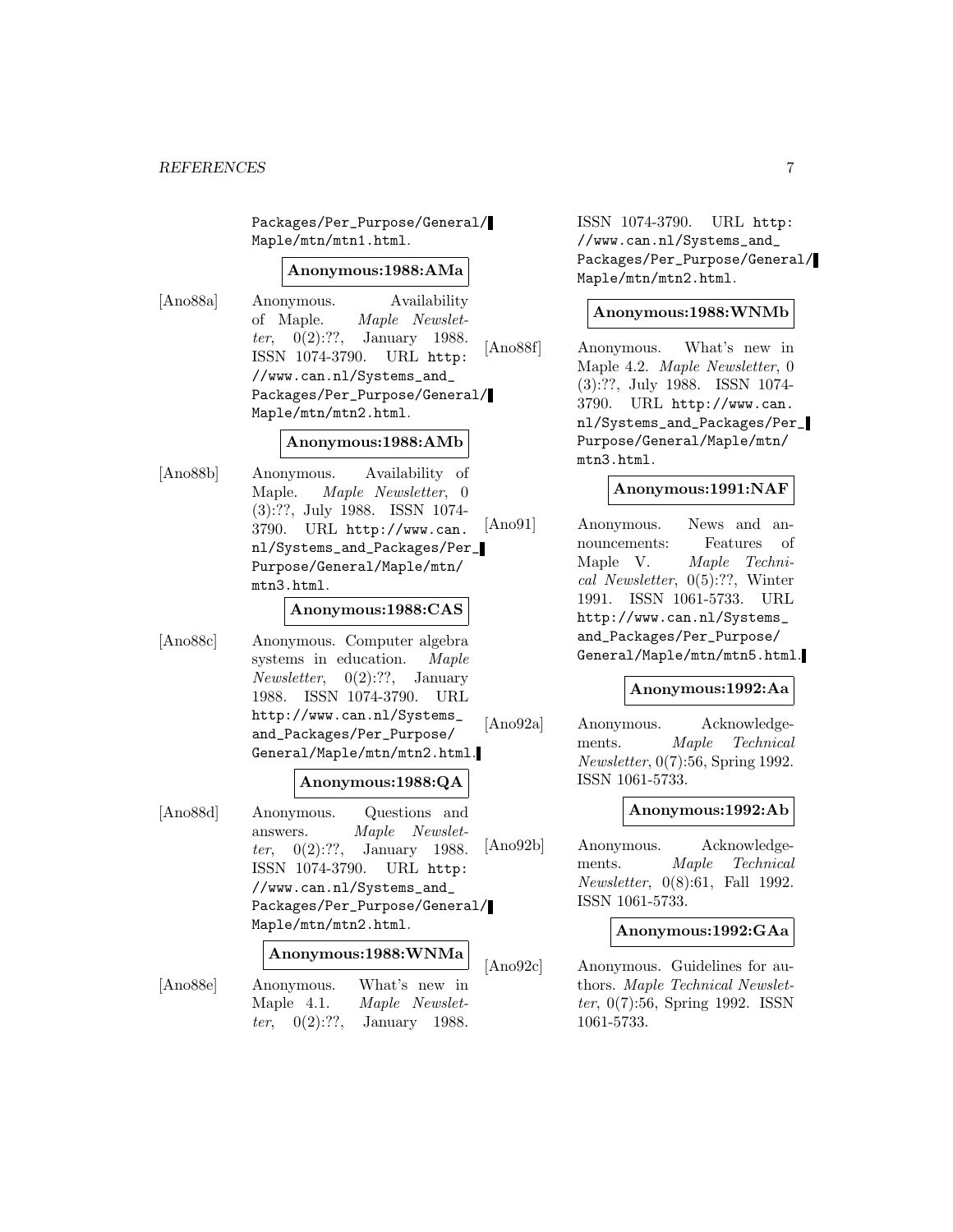#### *REFERENCES* 8

#### **Anonymous:1992:GAb**

[Ano92d] Anonymous. Guidelines for authors. Maple Technical Newsletter, 0(8):61, Fall 1992. ISSN 1061-5733.

#### **Anonymous:1992:MVA**

[Ano92e] Anonymous. Maple V and AVS. Maple Technical Newsletter, 0 (7):9–10, Spring 1992. ISSN 1061-5733.

#### **Anonymous:1992:NAa**

[Ano92f] Anonymous. News and announcements. Maple Technical Newsletter, 0(7):4–8, Spring 1992. ISSN 1061-5733.

#### **Anonymous:1992:NAb**

[Ano92g] Anonymous. News and announcements. Maple Technical Newsletter, 0(8):4–15, Fall 1992. ISSN 1061-5733.

#### **Anonymous:1993:Aa**

[Ano93a] Anonymous. Acknowledgements. Maple Technical Newsletter, 0(9):78, Spring 1993. ISSN 1061-5733.

#### **Anonymous:1993:Ab**

[Ano93b] Anonymous. Acknowledgements. Maple Technical Newsletter, 0(10):94, Fall 1993. ISSN 1061-5733.

#### **Anonymous:1993:GA**

[Ano93c] Anonymous. Guidelines for authors. Maple Technical Newsletter, 0(9):77, Spring 1993. ISSN 1061-5733.

#### **Gruntz:1993:FMUb**

[Ano93d] Anonymous. Guidelines for authors. Maple Technical Newsletter, 0(10):93, Fall 1993. ISSN 1061-5733.

#### **Anonymous:1993:NAa**

[Ano93e] Anonymous. News and announcements. Maple Technical Newsletter,  $0(9):4-11$ , Spring 1993. ISSN 1061-5733.

#### **Anonymous:1993:NAb**

[Ano93f] Anonymous. News and announcements. Maple Technical Newsletter, 0(10):6–9, Fall 1993. ISSN 1061-5733.

#### **Anonymous:1994:AAT**

[Ano94a] Anonymous. About the articles and their authors. Maple Technical Newsletter, 0:2–5, 1994. ISSN 1061-5733. Maple in Mathematics and the Sciences — A Special issue.

### **Anonymous:1994:A**

[Ano94b] Anonymous. Acknowledgements. Maple Technical Newsletter, 1(1):94, Spring 1994. ISSN 1061-5733.

#### **Anonymous:1994:GA**

[Ano94c] Anonymous. Guidelines for authors. Maple Technical Newsletter, 1(1):93, Spring 1994. ISSN 1061-5733.

#### **Anonymous:1994:NA**

[Ano94d] Anonymous. News and announcements. Maple Technical Newsletter,  $1(1):4-6$ , Spring 1994. ISSN 1061-5733.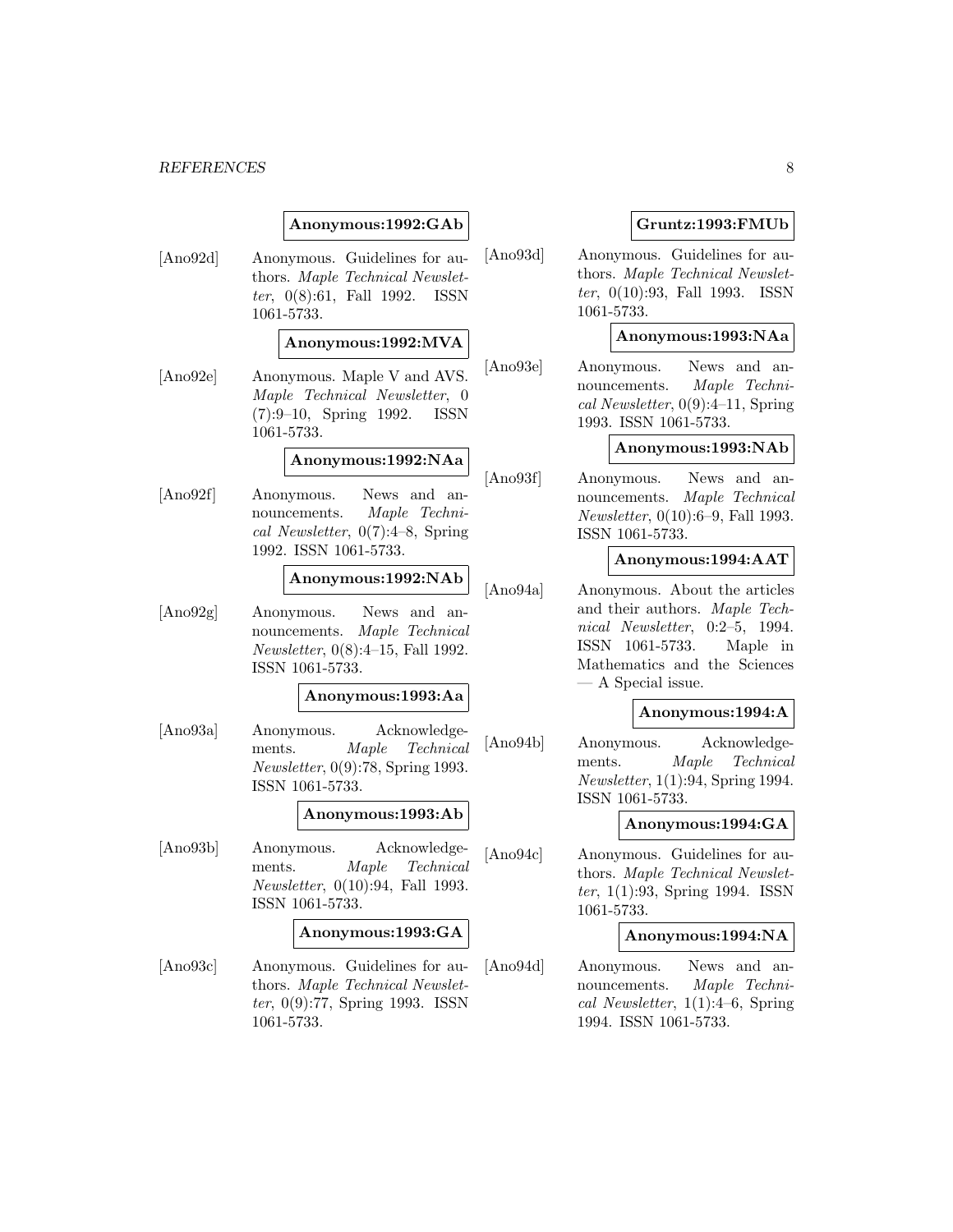#### *REFERENCES* 9

## **Aruliah:1997:VFS**

[Aru97] D. A. Aruliah. Visualizing the Frenet-Serret equations. Maple Technical Newsletter, 4(1):105– 110, Winter 1997. ISSN 1061- 5733. Special issue on Maple in the mathematical sciences.

## **Alpers:1998:FME**

[AS98] Burkhard Alpers and Stephan Steeb. Flexible mechanical engineering guidelines — A Maplebased tool for cam design. Maple Technical Newsletter, 5(2–3):40– 48, 1998. ISSN 1061-5733.

## **Adams:1994:TMI**

[AT94] Steve A. Adams and Ross Taylor. Thermodynamics with Maple: III thermodynamic property relations and the Maxwell equations. Maple Technical Newsletter, 1(2):68–81, Fall 1994. ISSN 1061-5733. URL http://www.can.nl/Systems\_ and\_Packages/Per\_Purpose/ General/Maple/mtn/mtnv1n2. html. See also [TM93, Tay94, Tay96].

## **Ayotte:1995:SCG**

[Ayo95] K. W. Ayotte. Source code generation for linear and nonlinear numerical models using Maple. Maple Technical Newsletter, 2(1):??, Spring 1995. ISSN 1061-5733. URL http: //web.mit.edu/afs/athena. mit.edu/software/maple/www/ plibrary/mtn/mtn-v2n1.html.

### **Bacher:1997:CSN**

[Bac97] Rainer Bacher. Combining symbolic and numeric tools for power system network optimization. Maple Technical Newsletter,  $4(2):41-51$ , 1997. ISSN 1061-5733.

### **Bauschke:1997:APM**

[BC97] Heinz H. Bauschke and Robert M. Corless. Analyzing a projection method with Maple. Maple Technical Newsletter, 4(1):2–7, Winter 1997. ISSN 1061-5733. Special issue on Maple in the mathematical sciences.

## **Loeb:1995:IUC**

[BDL95] A. Bottreau, A. Di Bucchianico, and D. Loeb. Implementation of an umbral calculus package. Maple Technical Newsletter, 2(2):??, Fall 1995. ISSN 1061-5733. URL http: //web.mit.edu/afs/athena. mit.edu/software/maple/www/ plibrary/mtn/mtn-v2n2.html.

## **Hirst:1995:IEI**

[BH95] W. C. Bauldry and H. P. Hirst. Investigating eigensystems in an introductory linear algebra course. Maple Technical Newsletter, 2(2):??, Fall 1995. ISSN 1061-5733. URL http: //web.mit.edu/afs/athena. mit.edu/software/maple/www/ plibrary/mtn/mtn-v2n2.html.

### **Bohoris:1996:WPP**

[BK96] G. Bohoris and P. A. Kostagiolas. Weibull probability plot and maximum like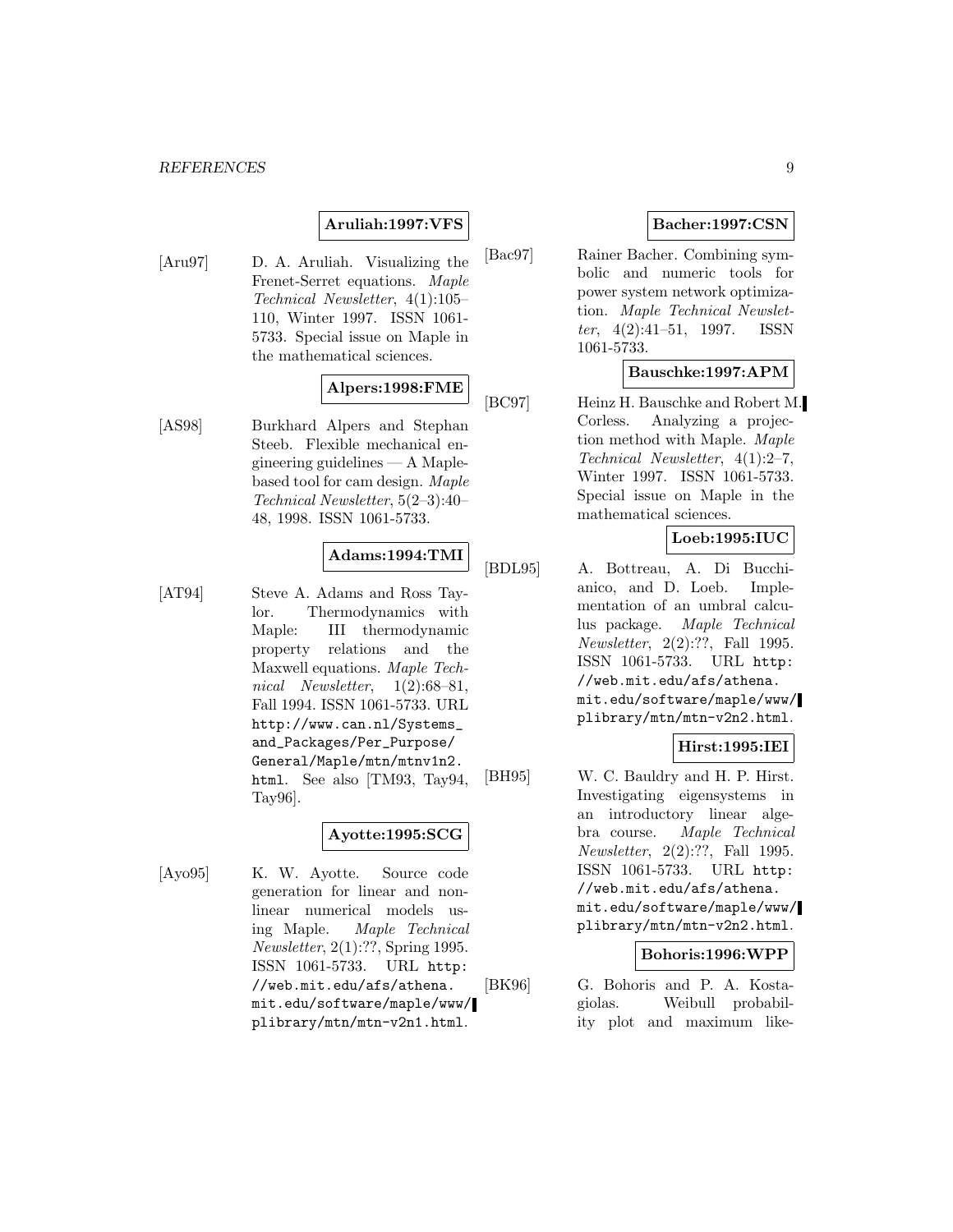lihood estimation of its parameters. Maple Technical Newsletter, 3(1):??, ???? 1996. ISSN 1061-5733. URL http: //web.mit.edu/afs/athena. mit.edu/software/maple/www/ plibrary/mtn/mtn-v3n1.html. Special Issue featuring Engineering Applications.

#### **Borwein:1992:MHP**

[BL92] Jonathan M. Borwein and Mark A. Limber. Maple as a high precision calculator. Maple Technical Newsletter,  $0(8):39-44$ , Fall 1992. ISSN 1061-5733. URL http: //www.can.nl/Systems\_and\_ Packages/Per\_Purpose/General/ Maple/mtn/mtn8.html.

**Borwein:1997:AGM**

[BLM97] Jonathan A. Borwein, Petr Lisonek, and John A. Macdonald. Arithmetic-geometric means revisited. Maple Technical Newsletter,  $4(1):20-27$ , Winter 1997. ISSN 1061-5733. Special issue on Maple in the mathematical sciences.

#### **Borwein:1997:NEW**

[BM97a] Jon Borwein and Michael Monagan. A note from the Editors: Winter 1997, vol. 4, no. 1. Maple Technical Newsletter, 4(1):1, Winter 1997. ISSN 1061- 5733. Special issue on Maple in the mathematical sciences.

#### **Borwein:1997:DEM**

[BM97b] Jonathan Borwein and Michael Monagan. Differential equations in Maple: A short tutorial. Maple Technical Newsletter, 4(1):55–58, Winter 1997. ISSN 1061-5733. Special issue on Maple in the mathematical sciences.

#### **Belfiore:1994:KPF**

[BPS94] Nicola Pio Belfiore, Ettore Pennestri, and Rosario Sinatra. Kinematic and powerflow analysis of epicyclic gear drives. Maple Technical  $Newsletter, 1(1):47–55, Spring$ 1994. ISSN 1061-5733. URL http://www.can.nl/Systems\_ and\_Packages/Per\_Purpose/ General/Maple/mtn/mtnv1n1. html.

#### **Brutti:1998:KAS**

[BPU98] Carlo Brutti, Ettori Pennestri, and Fabrizio Urbinati. Kinematic analysis of spatial mechanisms by means of Maple. Maple Technical Newsletter, 5(2–3):49– 57, 1998. ISSN 1061-5733.

#### **Briggs:1995:FPS**

[Bri95] K. Briggs. Formal power series solution of functional equations. Maple Technical Newsletter, 2(2):??, Fall 1995. ISSN 1061-5733. URL http: //web.mit.edu/afs/athena. mit.edu/software/maple/www/ plibrary/mtn/mtn-v2n2.html.

### **Carminati:1994:AMG**

[Car94] J. Carminati. Application of Maple to general relativity. Maple Technical Newsletter, 0: 43–48, 1994. ISSN 1061-5733. Maple in Mathematics and the Sciences — A Special issue.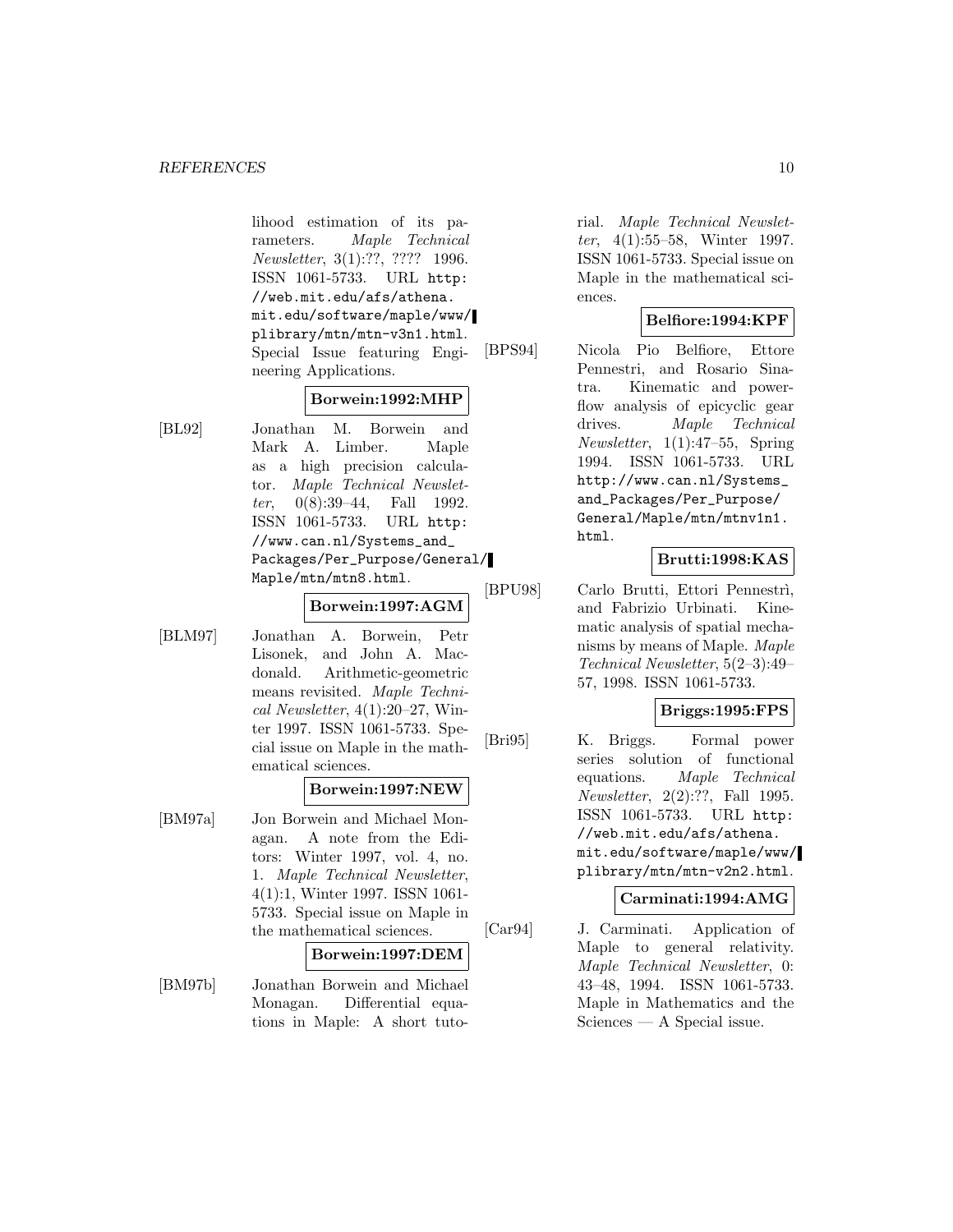### **Calpaert:1997:HBM**

[CC97] Jan Calpaert and Douglas Curran. A Hopf bifurcation in a model of a national economy. Maple Technical Newsletter, 4 (1):88–91, Winter 1997. ISSN 1061-5733. Special issue on Maple in the mathematical sciences.

### **Capolsini:1996:MMC**

[CG96] P. Capolsini and C. Gomez. MacroC and Macrofort: C and Fortran code generation within Maple. Maple Technical Newsletter, 3(1):??, ???? 1996. ISSN 1061-5733. URL http: //web.mit.edu/afs/athena. mit.edu/software/maple/www/ plibrary/mtn/mtn-v3n1.html. Special Issue featuring Engineering Applications.

#### **Corless:1993:LFM**

[CGHJ93] Robert M. Corless, Gaston H. Gonnet, D. E. G. Hare, and David J. Jeffrey. Lambert's W function in Maple. Maple Technical Newsletter, 0(9):12– 22, Spring 1993. ISSN 1061- 5733. URL http://www.can. nl/Systems\_and\_Packages/Per\_ Purpose/General/Maple/mtn/ mtn9.html.

#### **Corless:1994:SAF**

[CM94] Robert M. Corless and Michael B. Monagan. Simplification and the Assume facility. Maple Technical Newsletter, 1(1):24– 31, Spring 1994. ISSN 1061- 5733. URL http://www.can. nl/Systems\_and\_Packages/Per\_ Purpose/General/Maple/mtn/ mtnv1n1.html.

#### **Corless:1996:SEM**

[Cor96] R. M. Corless. Simple engineering mathematics with Maple. Maple Technical Newsletter, 3(1):??, ???? 1996. ISSN 1061-5733. URL http: //web.mit.edu/afs/athena. mit.edu/software/maple/www/ plibrary/mtn/mtn-v3n1.html. Special Issue featuring Engineering Applications.

### **Bulow:1995:MPA**

[CTvB95] E. S. Cheb-Terrab and K. von Bülow. A Maple 5.3 package for the analytical solving of partial differential equations. Maple Technical Newsletter, 2(2):??, Fall 1995. ISSN 1061-5733. URL http://web.mit.edu/ afs/athena.mit.edu/software/ maple/www/plibrary/mtn/mtnv2n2.html.

#### **Cyganowski:1996:SSD**

[Cyg96] S. Cyganowski. Solving stochastic differential equations with MAPLE. Maple Technical Newsletter, 3(2):??, November 1996. ISSN 1061-5733. URL http://web.mit.edu/ afs/athena.mit.edu/software/ maple/www/plibrary/mtn/mtnv3n2.html.

## **Czapor:1995:MES**

[Cza95] S. R. Czapor. Maple and exact solutions of Einstein's equations. Maple Technical Newsletter, 2(2):??, Fall 1995.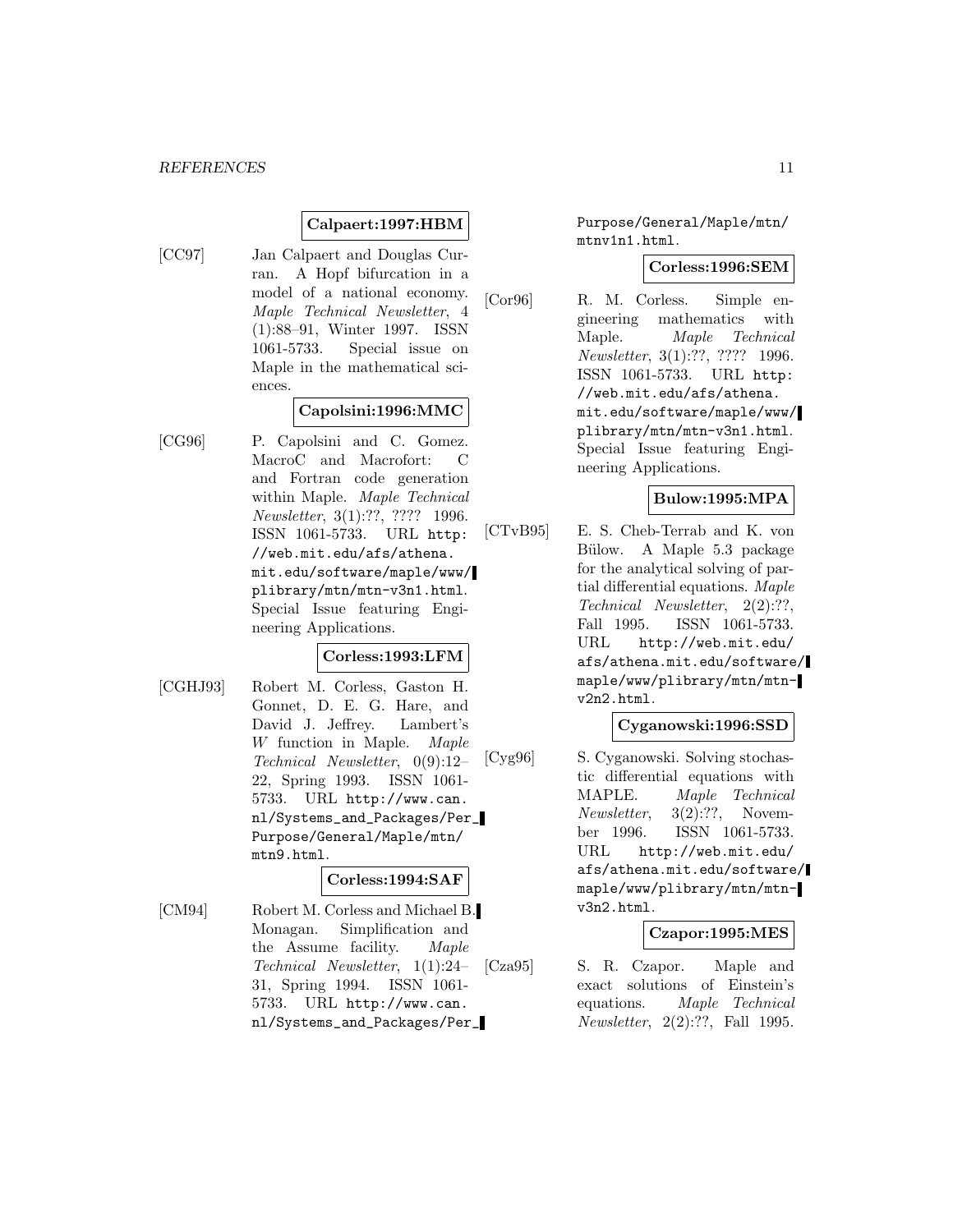ISSN 1061-5733. URL http: //web.mit.edu/afs/athena. mit.edu/software/maple/www/ plibrary/mtn/mtn-v2n2.html.

### **Devitt:1988:PIP**

[Dev88a] J. S. Devitt. Packages as an integral part of Maple. Maple Newsletter, 0(3):??, July 1988. ISSN 1074-3790. URL http://www.can.nl/Systems\_ and\_Packages/Per\_Purpose/ General/Maple/mtn/mtn3.html.

**Devitt:1988:SPM**

[Dev88b] J. S. Devitt. A symbolic proof of the mean value theorem. Maple Newsletter, 0(3):??, July 1988. ISSN 1074-3790. URL http://www.can.nl/Systems\_ and\_Packages/Per\_Purpose/ General/Maple/mtn/mtn3.html.

#### **Devitt:1989:FPM**

[Dev89] J. S. Devitt. The full power of Maple on a Mac Plus. Maple Newsletter, 0(4):??, January 1989. ISSN 1074-3790. URL http://www.can.nl/Systems\_ and\_Packages/Per\_Purpose/ General/Maple/mtn/mtn4.html. [ER97]

#### **Ditteon:1994:UMS**

[Dit94] Richard Ditteon. Using Maple in the selection of glasses for telescope objectives. Maple Technical Newsletter, 1(2):62–67, Fall 1994. ISSN 1061-5733. URL http://www.can.nl/Systems\_ and\_Packages/Per\_Purpose/ General/Maple/mtn/mtnv1n2. html.

#### **Ditteon:1996:SAP**

R. Ditteon. Solving the aberration and power equations for the Cooke triplet lens. Maple Technical Newsletter, 3(2):??, November 1996. ISSN 1061-5733. URL http: //web.mit.edu/afs/athena. mit.edu/software/maple/www/ plibrary/mtn/mtn-v3n2.html.

## **Salvy:1995:MPC**

[DS95] P. Dumas and B. Salvy. Maple and the Putnam Competition. Maple Technical Newsletter, 2(2):??, Fall 1995. ISSN 1061-5733. URL http: //web.mit.edu/afs/athena. mit.edu/software/maple/www/ plibrary/mtn/mtn-v2n2.html.

#### **Enns:1997:NPM**

[EM97] Richard H. Enns and George C. McGuire. Nonlinear physics with Maple for scientists and engineers. Maple Technical Newsletter, 4(2):93–99, 1997. ISSN 1061-5733.

## **Elliott:1997:MRA**

C. J. H. Elliott and J. S. Robinson. Modeling the rhythmically active neuron R15 of the mollusc Aplysia using Maple and NAG. Maple Technical Newsletter, 4(2):6–14, 1997. ISSN 1061- 5733.

#### **Eberhart:1997:MDB**

[EW97] Bernd Eberhart and Andreas Weber. Modeling the draping behavior of woven cloth. Maple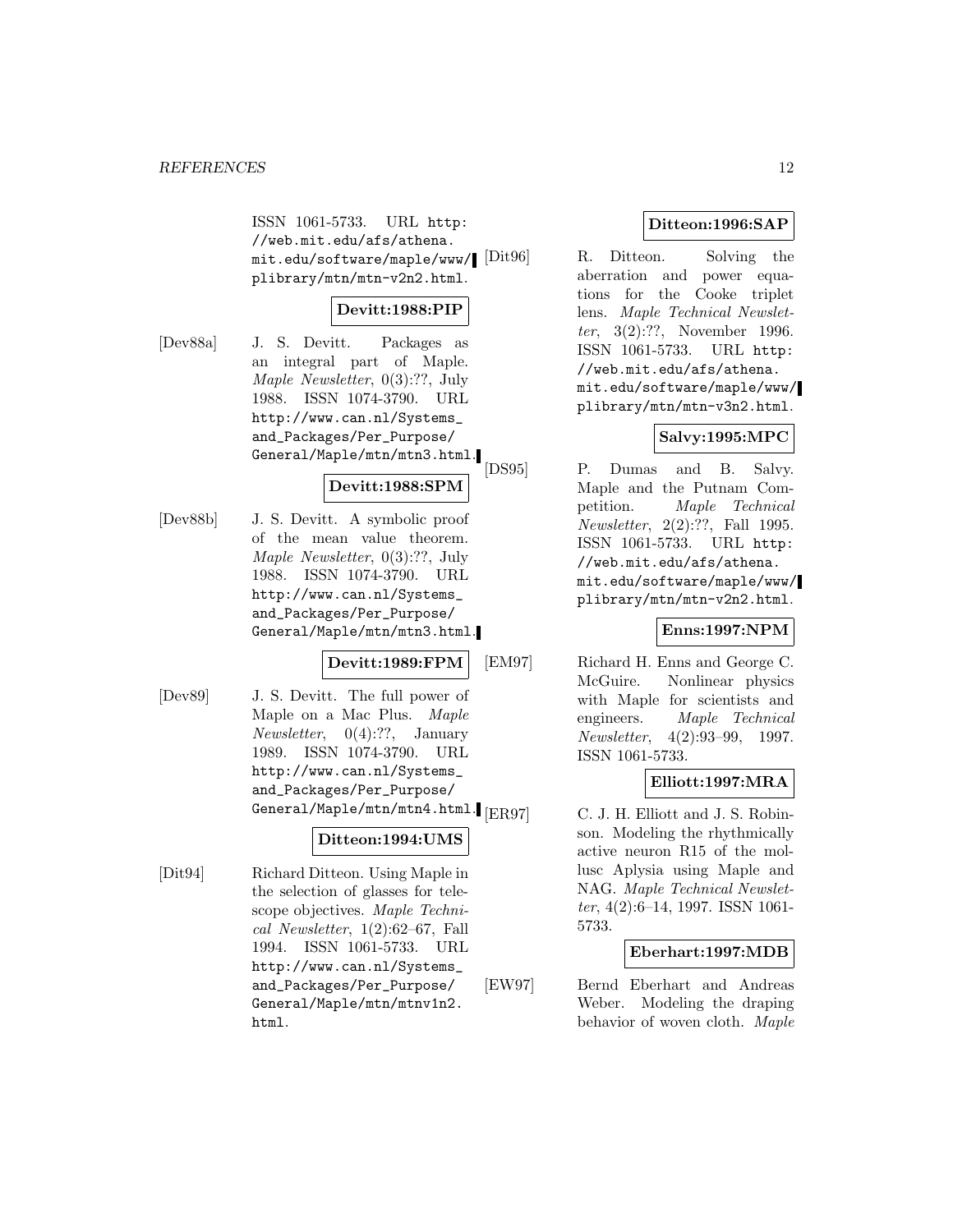Technical Newsletter, 4(2):25– 31, 1997. ISSN 1061-5733.

#### **Fariborz:1995:FFE**

[Far95] A. H. Fariborz. A form factor evaluation in heavy meson decay. Maple Technical Newsletter, 2(2):??, Fall 1995. ISSN 1061-5733. URL http: //web.mit.edu/afs/athena. mit.edu/software/maple/www/ plibrary/mtn/mtn-v2n2.html.

## **Fee:1989:APE**

[Fee89] G. J. Fee. AMM problem E2983. Maple Newsletter, 0(4):??, January 1989. ISSN 1074-3790. URL http: //www.can.nl/Systems\_and\_ Packages/Per\_Purpose/General/ Maple/mtn/mtn4.html.

## **Fee:1991:NSD**

[Fee91] Greg Fee. Numerical solution of a differential equation presented in the problem section of the American Mathematical Monthly. Maple Technical Newsletter, 0(5):??, Winter 1991. ISSN 1061-5733. URL http://www.can.nl/Systems\_ and\_Packages/Per\_Purpose/ General/Maple/mtn/mtn5.html.

#### **Feigelstock:1994:IGC**

[Fei94] Shalom Feigelstock. Isomers, groups, and combinatorics. Maple Technical Newsletter, 1(2):82–85, Fall 1994. ISSN 1061-5733. URL http://www.can.nl/Systems\_ and\_Packages/Per\_Purpose/

General/Maple/mtn/mtnv1n2. html.

## **Fee:1991:UDA**

[FM91] Gregory Fee and Michael Monagan. User defined aliases and factorization over finite and algebraic number fields. Maple Technical Newsletter, 0(5):??, Winter 1991. ISSN 1061- 5733. URL http://www.can. nl/Systems\_and\_Packages/Per\_ Purpose/General/Maple/mtn/ mtn5.html.

## **Friel:1989:NAN**

[Fri89] J. William Friel. News and announcements: Now, are you convinced? Maple Newsletter, 0(4):??, January 1989. ISSN 1074-3790. URL http://www.can.nl/Systems\_ and\_Packages/Per\_Purpose/ General/Maple/mtn/mtn4.html.

## **Geddes:1991:NIU**

[Ged91] Keith O. Geddes. Numerical integration using symbolic analysis. Maple Technical Newsletter, 0(6):??, Fall 1991. ISSN 1061-5733. URL http://www.can.nl/Systems\_ and\_Packages/Per\_Purpose/ General/Maple/mtn/mtn6.html.

## **Geddes:1993:PNA**

[Ged93] K. O. Geddes. A package for numerical approximation. Maple Technical Newsletter, 0(10):28–36, Fall 1993. ISSN 1061-5733. URL http://www.can.nl/Systems\_ and\_Packages/Per\_Purpose/ General/Maple/mtn/mtn10.html.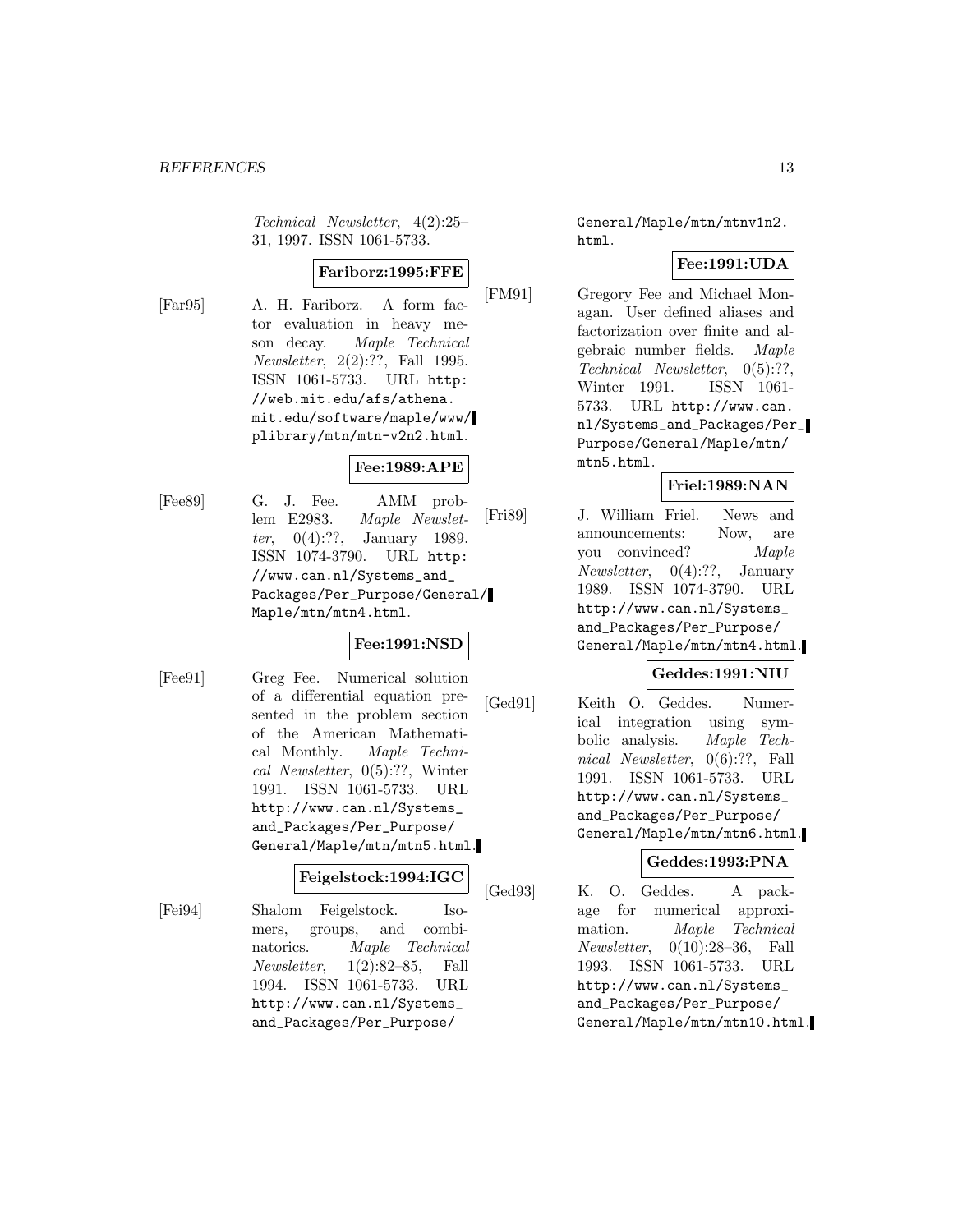## **Gander:1992:BP**

[GG92] Walter Gander and Dominik Gruntz. The billiard problem. Maple Technical Newsletter, 0(7):44–49, Spring 1992. ISSN 1061-5733. URL http: //www.can.nl/Systems\_and\_ Packages/Per\_Purpose/General/ Maple/mtn/mtn7.html.

#### **Giraldo:1997:ODD**

[Gir97] Antonio Giraldo. One-dimensional dynamical systems. dynamical simulations of the transition to Chaos. Maple Technical Newsletter, 4(1):99–104, Winter 1997. ISSN 1061-5733. Special issue on Maple in the mathematical sciences.

## **Grotendorst:1994:SME**

[GJS94] Johannes Grotendorst, Paul Jansen, and Siegfried M. Schoberth. On solving the McConnell equations in biochemistry. Maple Technical Newsletter, 1(1):63–68, Spring 1994. ISSN 1061-5733. URL http://www.can.nl/Systems\_ and\_Packages/Per\_Purpose/ General/Maple/mtn/mtnv1n1. html.

## **Koepf:1995:MPF**

[GK95] D. Gruntz and W. Koepf. Maple package on formal power series. Maple Technical Newsletter, 2(2):??, Fall 1995. ISSN 1061-5733. URL http: //web.mit.edu/afs/athena. mit.edu/software/maple/www/ plibrary/mtn/mtn-v2n2.html.

#### **Granville:1988:FCF**

[GM88] Andrew Granville and Michael Monagan. The first case of Fermat's Last Theorem for all prime exponents up to 714,591,416,091,389. Maple Newsletter, 0(2):??, January 1988. ISSN 1074-3790. URL http://www.can.nl/Systems\_ and\_Packages/Per\_Purpose/ General/Maple/mtn/mtn2.html.

#### **Gruntz:1993:IG**

[GM93] D. Gruntz and M. Monagan. Introduction to Gauss. Maple Technical Newsletter, 0(9):23– 35, Spring 1993. ISSN 1061- 5733. URL http://www.can. nl/Systems\_and\_Packages/Per\_ Purpose/General/Maple/mtn/ mtn9.html.

#### **Granville:1994:SFL**

[GM94] Andrew Granville and Michael Monagan. The status of Fermat's last theorem — mid 1994. Maple Technical Newsletter, 0: 6–9, 1994. ISSN 1061-5733. Maple in Mathematics and the Sciences — A Special issue.

#### **Guidera:1997:TID**

[GM97] Carollyne Guidera and Michael Monagan. Teaching introductory differential equations with Maple. Maple Technical Newsletter, 4(1):59–67, Winter 1997. ISSN 1061-5733. Special issue on Maple in the mathematical sciences.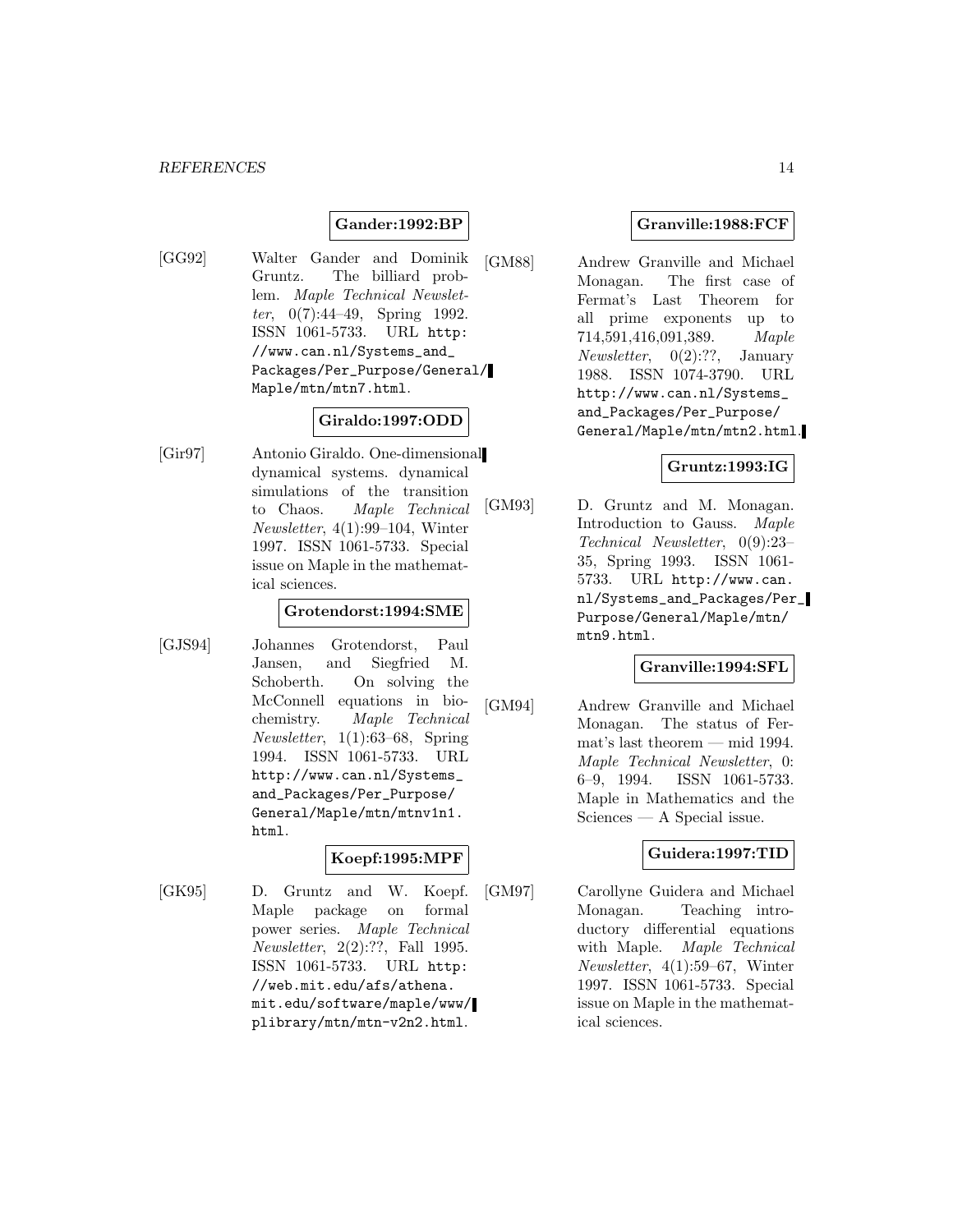#### **Gammaitoni:1997:UMA**

[GN97] L. Gammaitoni and M. C. Nucci. Using Maple to analyze a model for airborne contagion. Maple Technical Newsletter, 4 (2):2–5, 1997. ISSN 1061-5733.

#### **Gonnet:1988:EMA**

[Gon88] G. H. Gonnet. Examples of Maple, applied to problems from the American Mathematical Monthly. Maple *Newsletter*,  $0(2):??$ , January 1988. ISSN 1074-3790. URL http://www.can.nl/Systems\_ and\_Packages/Per\_Purpose/ General/Maple/mtn/mtn2.html.

#### **Gonnet:1989:APE**

[Gon89a] Gaston H. Gonnet. AMM problem E3229. Maple Newsletter, 0(4):??, January 1989. ISSN 1074-3790. URL http: //www.can.nl/Systems\_and\_ Packages/Per\_Purpose/General/ Maple/mtn/mtn4.html.

#### **Gonnet:1989:HPT**

[Gon89b] Gaston H. Gonnet. Heuristic primality testing. Maple Newsletter, 0(4):??, January 1989. ISSN 1074-3790. URL http://www.can.nl/Systems\_ and\_Packages/Per\_Purpose/ General/Maple/mtn/mtn4.html. [Gru93a]

#### **Gonnet:1991:CC**

[Gon91] Gaston H. Gonnet. Computations on the  $3n + 1$ conjecture. Maple Technical Newsletter, 0(6):??, Fall 1991. ISSN 1061-5733. URL

http://www.can.nl/Systems\_ and\_Packages/Per\_Purpose/ General/Maple/mtn/mtn6.html.

#### **Gonnet:1992:PPT**

[Gon92] Gaston H. Gonnet. A problem in phylogenetic tree building. Maple Technical Newsletter, 0(7):31–38, Spring 1992. ISSN 1061-5733. URL http: //www.can.nl/Systems\_and\_ Packages/Per\_Purpose/General/ Maple/mtn/mtn7.html.

## **Gray:1992:HIE**

[Gra92] L. J. Gray. Hypersingular integral evaluation using Maple. Maple Technical Newsletter, 0(8):57–60, Fall 1992. ISSN 1061-5733. URL http://www.can.nl/Systems\_ and\_Packages/Per\_Purpose/ General/Maple/mtn/mtn8.html.

#### **Greenblatt:1994:WE**

[Gre94] Seth A. Greenblatt. Wavelets in econometrics. Maple Technical Newsletter, 0:10–16, 1994. ISSN 1061-5733. Maple in Mathematics and the Sciences — A Special issue.

## **Gruntz:1993:FMUa**

Dominik Gruntz. Formula manipulation using Maple. Maple Technical Newsletter, 0(10):85– 92, Fall 1993. ISSN 1061- 5733. URL http://www.can. nl/Systems\_and\_Packages/Per\_ Purpose/General/Maple/mtn/ mtn10.html.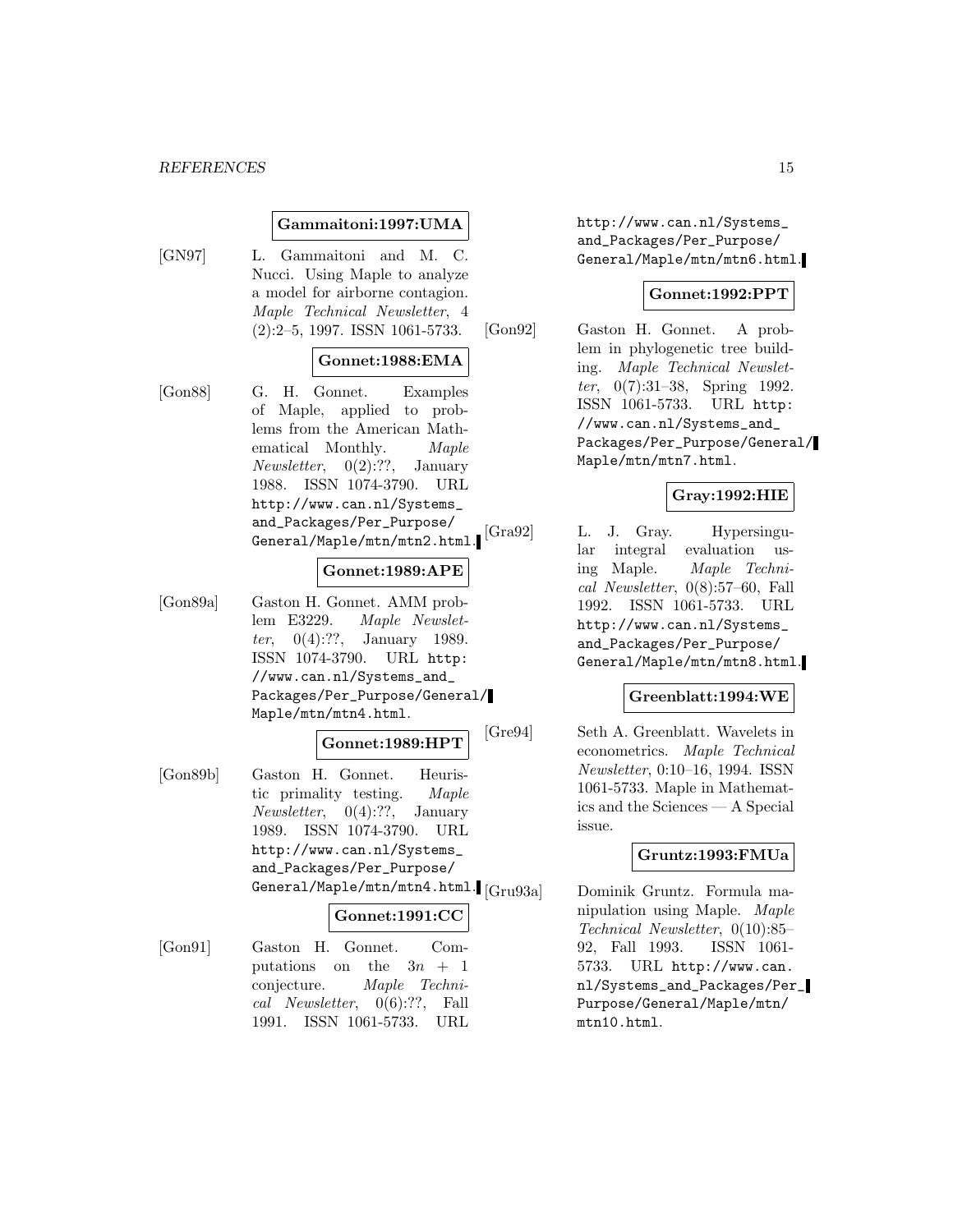#### *REFERENCES* 16

#### **Gruntz:1993:GBG**

[Gru93b] Dominik Gruntz. Gröbner bases in Gauss. Maple Technical Newsletter, 0(9):36–46, Spring 1993. ISSN 1061-5733. URL http://www.can.nl/Systems\_ and\_Packages/Per\_Purpose/ General/Maple/mtn/mtn9.html.

#### **Gruntz:1994:ISM**

[Gru94] Dominik Gruntz. Infinite structures in Maple. Maple Technical Newsletter, 1(2):19–30, Fall 1994. ISSN 1061-5733. URL http://www.can.nl/Systems\_ and\_Packages/Per\_Purpose/ General/Maple/mtn/mtnv1n2. html.

### **Gruntz:1997:ADB**

[Gru97] Dominik Gruntz. Automatic differentiation and bisection. Maple Technical Newsletter, 4 (1):14–19, Winter 1997. ISSN 1061-5733. Special issue on Maple in the mathematical sciences.

#### **Gourdon:1993:COM**

[GS93] Xavier Gourdon and Bruno Salvy. Computing one million digits of  $\sqrt{(2)}$ . Maple Technical Newsletter, 0(10):66–71, Fall 1993. ISSN 1061-5733. URL http://www.can.nl/Systems\_ and\_Packages/Per\_Purpose/ General/Maple/mtn/mtn10.html.

#### **Guichard:1992:CNI**

[Gui92] David R. Guichard. Counting non-isomorphic graphs with Maple. Maple Technical Newsletter, 0(8):52–56, Fall

1992. ISSN 1061-5733. URL http://www.can.nl/Systems\_ and\_Packages/Per\_Purpose/ General/Maple/mtn/mtn8.html.

#### **Ceballos:1995:MRR**

[GVC95] L. Gonzalez-Vega and L. Ceballos. Manipulation of real roots of polynomials: Isolating intervals or thom's codes. Maple Technical Newsletter, 2(2):??, Fall 1995. ISSN 1061-5733. URL http://web.mit.edu/ afs/athena.mit.edu/software/ maple/www/plibrary/mtn/mtnv2n2.html.

#### **Hammer:1995:IDC**

[Ham95] P. W. Hammer. Identification of diffusion coefficients in the heat equation using Maple. Maple Technical Newsletter, 2(1):??, Spring 1995. ISSN 1061-5733. URL http: //web.mit.edu/afs/athena. mit.edu/software/maple/www/ plibrary/mtn/mtn-v2n1.html.

#### **Hausen:1994:GPL**

[Hau94] Jürgen Hausen. Generating problems in linear algebra. Maple Technical Newsletter, 1(2):86–??, Fall 1994. ISSN 1061-5733. URL http: //www.can.nl/Systems\_and\_ Packages/Per\_Purpose/General/ Maple/mtn/mtnv1n2.html.

#### **Hausen:1995:GPL**

[Hau95] J. Hausen. Generating problems in linear algebra II. Maple Technical Newsletter, 2(2):??, Fall 1995. ISSN 1061-5733.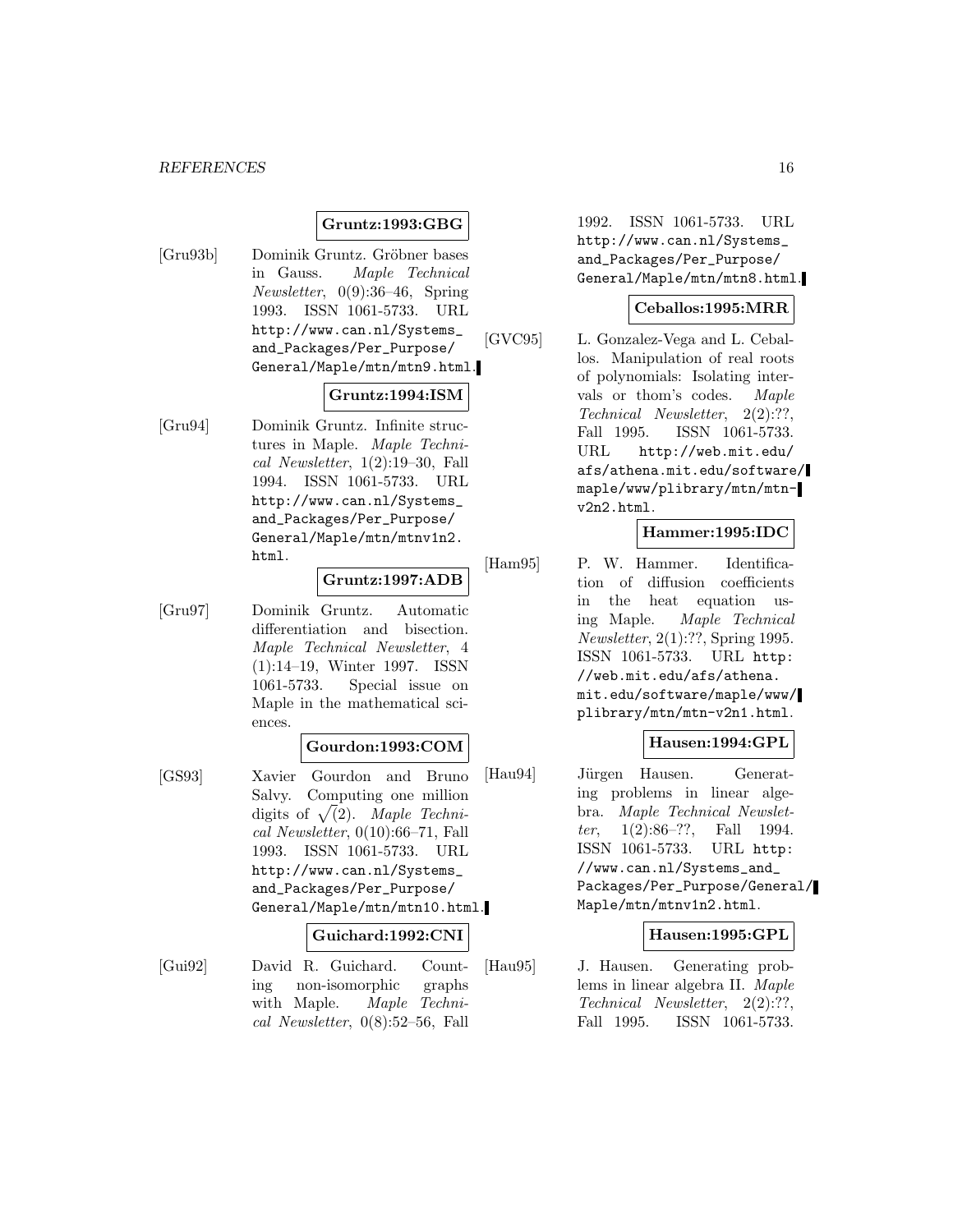URL http://web.mit.edu/ afs/athena.mit.edu/software/ maple/www/plibrary/mtn/mtnv2n2.html.

#### **Holmes:1992:AMC**

[HB92] Mark H. Holmes and Jonathan Bell. An application of Maple to chemical kinetics. Maple Technical Newsletter,  $0(7):50-55$ , Spring 1992. ISSN 1061-5733. URL http: //www.can.nl/Systems\_and\_ Packages/Per\_Purpose/General/ Maple/mtn/mtn7.html.

#### **Herod:1993:MHI**

[Her93] James V. Herod. A model for an HIV infection. Maple Technical Newsletter, 0(10):72–78, Fall 1993. ISSN 1061-5733. URL http://www.can.nl/Systems\_ and\_Packages/Per\_Purpose/ General/Maple/mtn/mtn10.html.

#### **Herod:1997:TSD**

- [Her97] James V. Herod. Tutorial:
	- Solving differential equations using Maple. Maple Technical Newsletter, 4(2):72–77, 1997. ISSN 1061-5733.

## **Holland:1997:GII**

[HK97] Shannon Holland and Matthias Kawski. 3D-graphics for iterated integrals. Maple Technical Newsletter, 4(1):92–98, Winter 1997. ISSN 1061-5733. Special issue on Maple in the mathematical sciences.

### **Harper:1994:DFE**

[HM94] David Harper and C. D. Murray. Disturbing function expansions.

Maple Technical Newsletter, 0: 24–28, 1994. ISSN 1061-5733. Maple in Mathematics and the Sciences — A Special issue.

## **Herod:1997:NEV**

[HM97] James Herod and Michael Monagan. A note from the Editors: Vol, 4, No. 2, 1997: Maple in the Physical Sciences. Maple Technical Newsletter, 4(2):1, 1997. ISSN 1061-5733.

### **Hoffmann:1994:MST**

[Hof94] Christine W. U. Hoffmann. Modeling snow transport, an application of Maple. Maple Technical Newsletter, 1(1):69– 78, Spring 1994. ISSN 1061- 5733. URL http://www.can. nl/Systems\_and\_Packages/Per\_ Purpose/General/Maple/mtn/ mtnv1n1.html.

#### **Heinle:1996:SAM**

[HRR96] F. Heinle, R. Reng, and G. Runze. Symbolic analysis of multirate systems. Maple Technical Newsletter, 3(1):??, ???? 1996. ISSN 1061-5733. URL http://web.mit.edu/ afs/athena.mit.edu/software/ maple/www/plibrary/mtn/mtnv3n1.html. Special Issue featuring Engineering Applications.

#### **Howlett:1996:MVR**

[HT96] C. Howlett and T. Tyhurst. The Maple V Release 4 graphical user interface. Maple Technical Newsletter, 3(2):??, November 1996. ISSN 1061-5733. URL http://web.mit.edu/ afs/athena.mit.edu/software/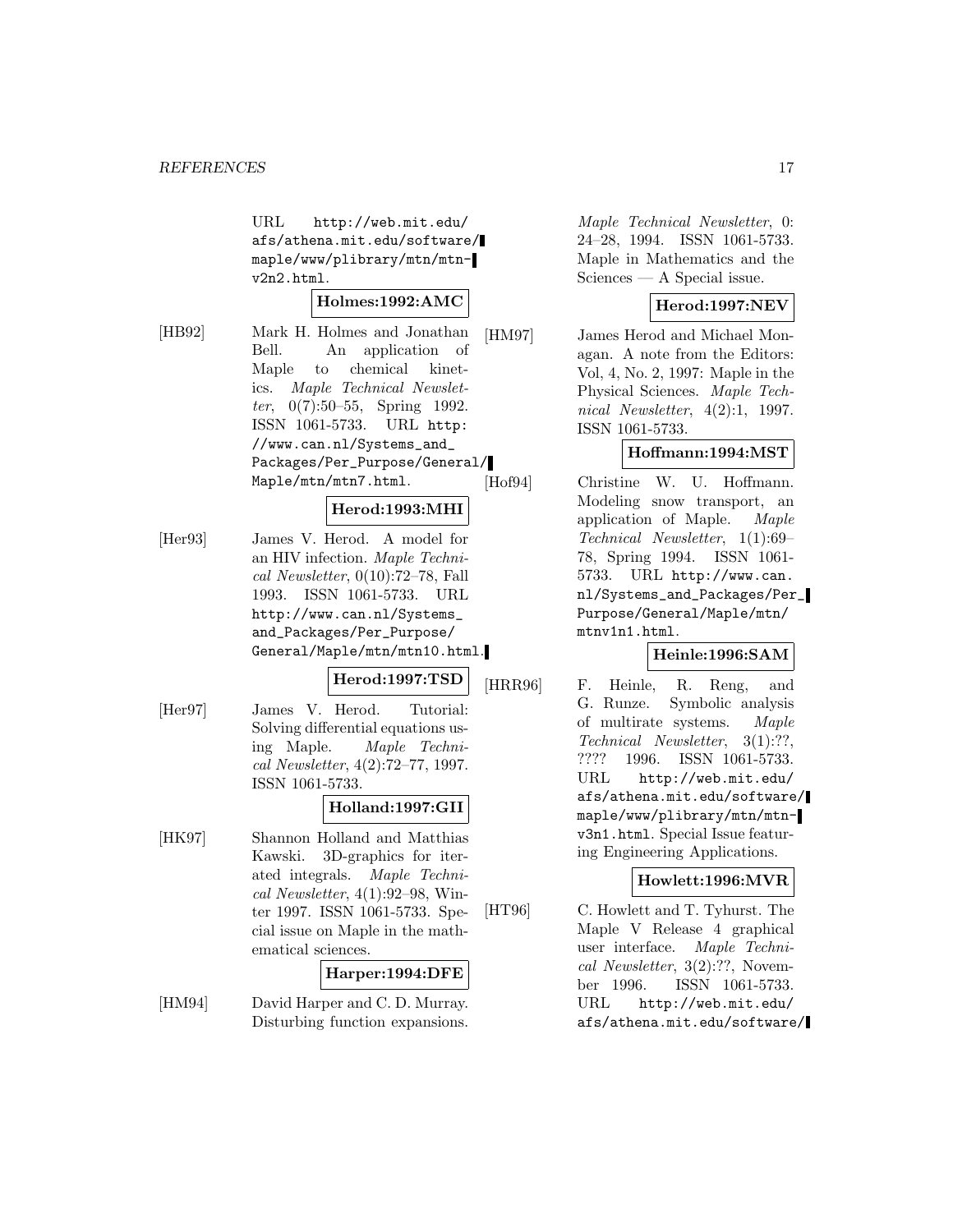maple/www/plibrary/mtn/mtnv3n2.html.

#### **Herod:1994:MBM**

[HY94] James V. Herod and Edward K. Yeagers. Mathematics, biology, and Maple. Maple Technical Newsletter, 0:69–76, 1994. ISSN 1061-5733. Maple in Mathematics and the Sciences — A Special issue.

#### **Isbister:1994:QMM**

[Isb94] Dennis Isbister. Quantum mechanics and Maple: The rotation matrix functions  $d_{mn}^l(\beta)$ , 3j and 6-j symbols. Maple Technical Newsletter, 1(2):55–61, Fall 1994. ISSN 1061-5733. URL http://www.can.nl/Systems\_ and\_Packages/Per\_Purpose/ General/Maple/mtn/mtnv1n2. html.

## **Jegou:1997:UMS**

[Jég97] Sophie Jégou. Using Maple for symbolic differentiation to solve inverse problems. Maple Technical Newsletter, 4(2):32–40, 1997. ISSN 1061-5733.

#### **Johnson:1992:WL**

[Joh92] Eugene Johnson. Working with linalg. Maple Technical Newsletter, 0(7):25–30, Spring 1992. ISSN 1061-5733. URL http://www.can.nl/Systems\_ and\_Packages/Per\_Purpose/ General/Maple/mtn/mtn7.html.

#### **Karian:1994:RNG**

[KG94] Zaven A. Karian and Rohit Goyal. Random number generation and testing. Maple

Technical Newsletter, 1(1):32– 37, Spring 1994. ISSN 1061- 5733. URL http://www.can. nl/Systems\_and\_Packages/Per\_ Purpose/General/Maple/mtn/ mtnv1n1.html.

### **Krob:1997:ACM**

 $[KLL+97]$  D. Krob, A. Lascoux, B. Leclerc, J.-Y. Thibon, B. C. V. Ung, and S. Veigneau. Algebraic combinatorics with MAPLE and ACE. Maple Technical Newsletter, 4 (1):43–50, Winter 1997. ISSN 1061-5733. Special issue on Maple in the mathematical sciences.

## **Koepf:1996:SM**

[Koe96] W. Koepf. Summation in Maple. Maple Technical Newsletter, 3(2):??, November 1996. ISSN 1061-5733. URL http://web.mit.edu/ afs/athena.mit.edu/software/ maple/www/plibrary/mtn/mtnv3n2.html.

#### **Kraft:1994:MSR**

[Kra94] Dieter Kraft. Modeling and simulating robots in Maple. Maple Technical Newsletter, 1(2):39– 47, Fall 1994. ISSN 1061- 5733. URL http://www.can. nl/Systems\_and\_Packages/Per\_ Purpose/General/Maple/mtn/ mtnv1n2.html.

## **Kloeden:1993:CSN**

[KS93] Peter E. Kloeden and William D. Scott. Construction of stochastic numerical schemes through Maple. Maple Technical Newsletter, 0(10):60–65, Fall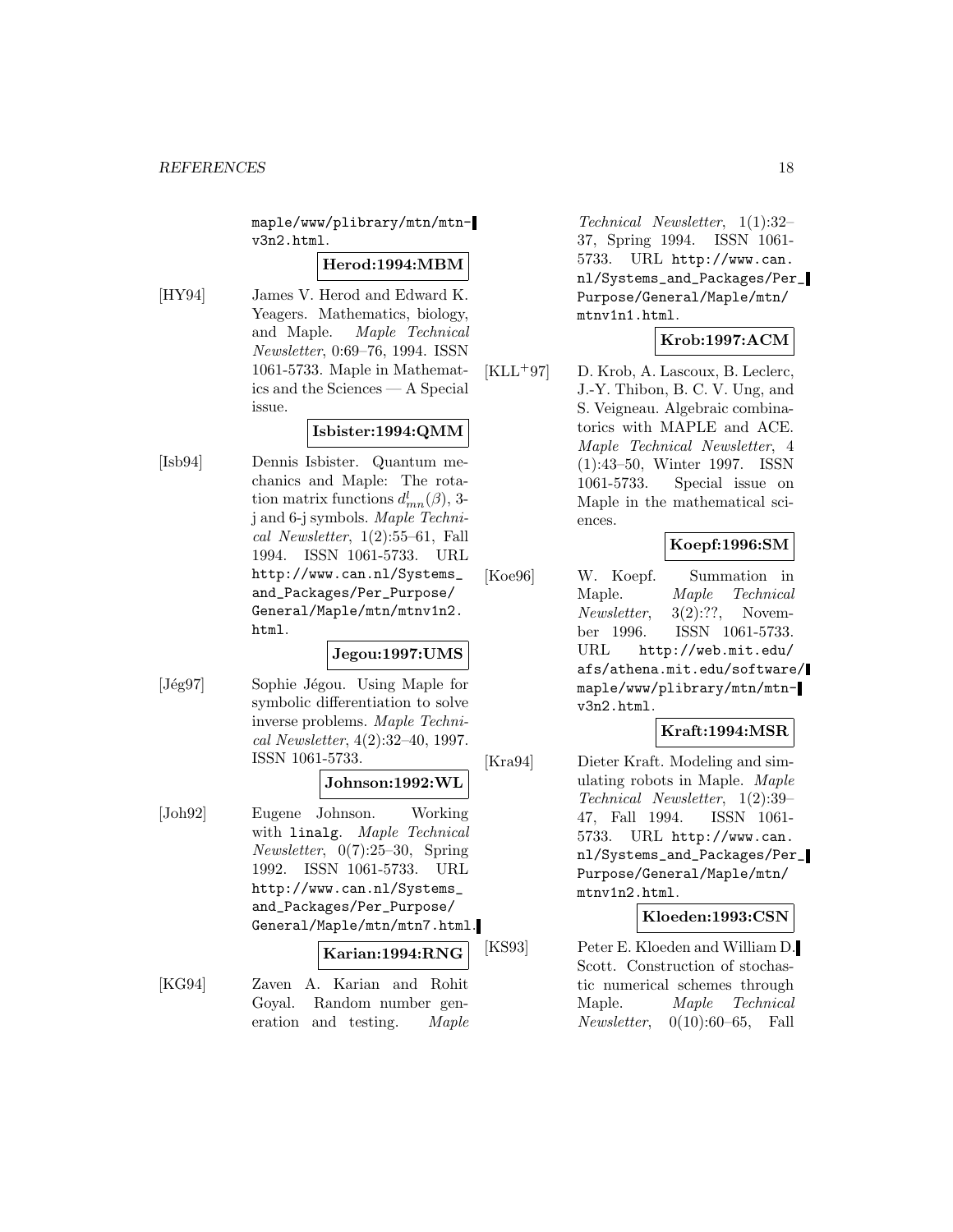1993. ISSN 1061-5733. URL http://www.can.nl/Systems\_ and\_Packages/Per\_Purpose/ General/Maple/mtn/mtn10.html.

#### **Kam:1998:IMP**

[KTT98] Kiew M. Kam, Moses O. Tadé, and Benjamin L. C. To. Implementation of Maple procedures for simulating an industrial multi-stage evaporator. Maple Technical Newsletter, 5 (2–3):27–39, 1998. ISSN 1061- 5733.

### **Labahn:1995:SLD**

[Lab95] G. Labahn. Solving linear differential equations in Maple. Maple Technical Newsletter, 2(1):??, Spring 1995. ISSN 1061-5733. URL http: //web.mit.edu/afs/athena. mit.edu/software/maple/www/ plibrary/mtn/mtn-v2n1.html.

## **Lee:1996:MVR**

[Lee96] T. Lee. Maple V Release 4: New features for engineers and scientists. Maple Technical Newsletter, 3(1):??, ???? 1996. ISSN 1061-5733. URL http: //web.mit.edu/afs/athena. mit.edu/software/maple/www/ plibrary/mtn/mtn-v3n1.html. Special Issue featuring Engineering Applications.

## **Lennartsson:1998:GCS**

[Len98] Anders Lennartsson. On the generation of code for the solution of differential equations. Maple Technical Newsletter, 5 (2–3):95–101, 1998. ISSN 1061- 5733.

## **Lisser:1994:SKC**

[Lis94] Bert Lisser. Solving Kostant's conjecture using Maple. Maple Technical Newsletter, 0:29–34, 1994. ISSN 1061-5733. Maple in Mathematics and the Sciences — A Special issue.

## **Layton:1996:IMM**

[LK96] J. B. Layton and J. H. Kane. Integrating MathEdge with multimedia for instruction in engineering. Maple Technical Newsletter, 3(1):??, ???? 1996. ISSN 1061-5733. URL http: //web.mit.edu/afs/athena. mit.edu/software/maple/www/ plibrary/mtn/mtn-v3n1.html. Special Issue featuring Engineering Applications.

## **Lozano:1994:ITG**

[LM94] Eugenio Roanes Lozano and Eugenio Roanes Macias. An implementation of "Turtle Graphics" in Maple V. Maple Technical Newsletter, 0:82–85, 1994. ISSN 1061-5733. Maple in Mathematics and the Sciences — A Special issue.

#### **Lopez:1994:SOE**

[Lop94a] Robert J. Lopez. A saw-toothed oscillator: Exact and approximate solutions. Maple Technical Newsletter, 0:77–81, 1994. ISSN 1061-5733. Maple in Mathematics and the Sciences — A Special issue.

#### **Lopez:1994:SDE**

[Lop94b] Robert J. Lopez. A separable differential equation: New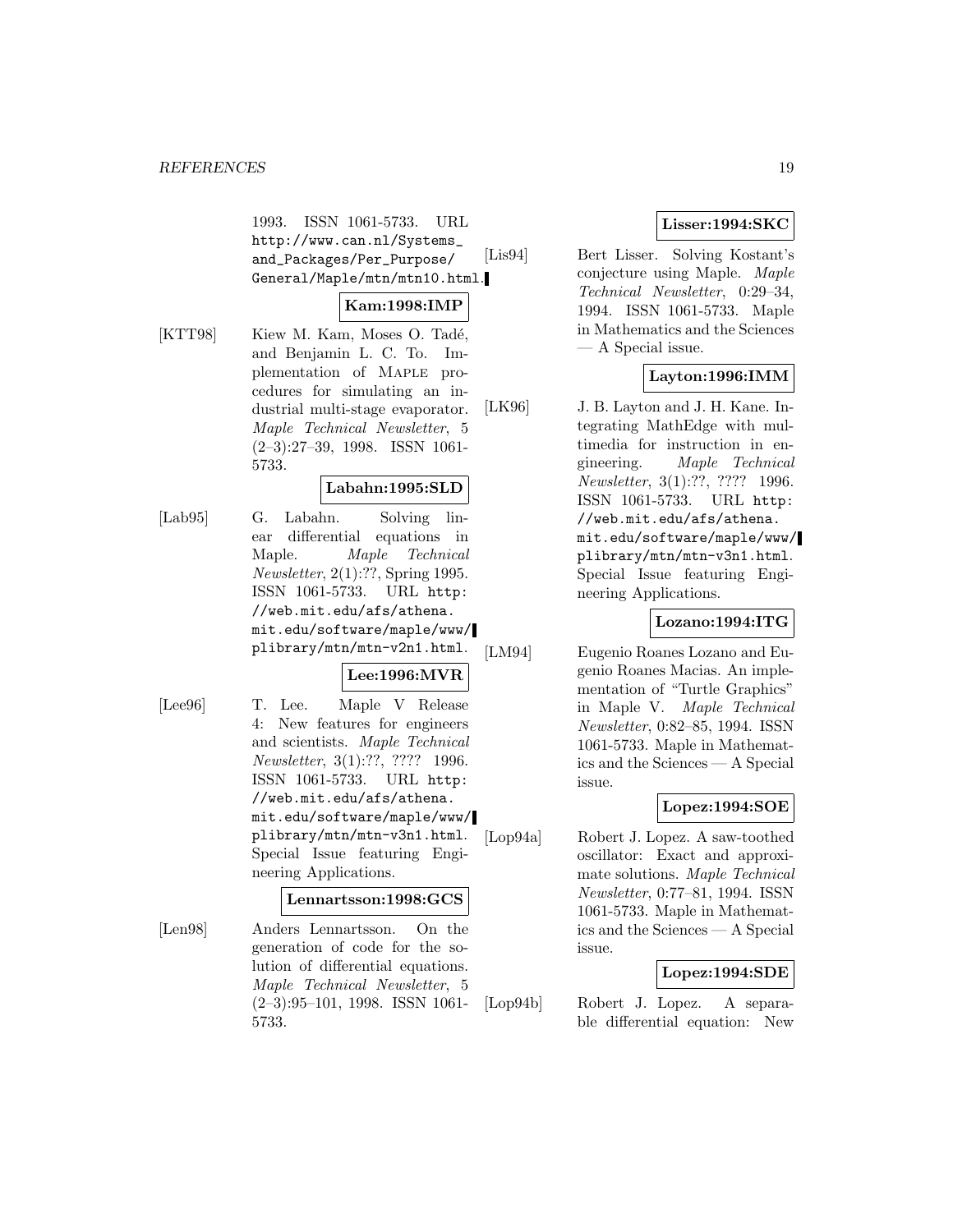insights. Maple Technical Newsletter, 1(1):79–82, Spring 1994. ISSN 1061-5733. URL http://www.can.nl/Systems\_ and\_Packages/Per\_Purpose/ General/Maple/mtn/mtnv1n1. html.

### **Lopez:1996:TMI**

[Lop96] R. Lopez. Tips for Maple instructors. Maple Technical Newsletter, 3(2):??, November 1996. ISSN 1061-5733. URL http://web.mit.edu/ afs/athena.mit.edu/software/ $\blacksquare_{\rm [MDS92]}$ maple/www/plibrary/mtn/mtnv3n2.html.

#### **Low:1998:SFA**

[Low98] K. H. Low. Symbolic frequency analysis of vibratory systems by the optimized Rayleigh method. Maple Technical Newsletter, 5 (2–3):67–75, 1998. ISSN 1061- 5733.

#### **Mansfield:1996:DAP**

[Man96] E. Mansfield. The differential algebra package: diffgrob2. Maple Technical Newsletter, 3 (2):??, November 1996. ISSN 1061-5733. URL http://web. mit.edu/afs/athena.mit.edu/ software/maple/www/plibrary/ mtn/mtn-v3n2.html.

### **Monagan:1992:OAD**

[MD92] Michael M. Monagan and J. S. Devitt. The D operator and algorithmic differentiation. Maple Technical Newsletter, 0(7):17–24, Spring 1992. ISSN 1061-5733. URL

http://www.can.nl/Systems\_ and\_Packages/Per\_Purpose/ General/Maple/mtn/mtn7.html.

#### **Miller:1998:TPA**

[MD98] John S. Miller and Michael J. Demetsky. Transportation planning applications: Using Maple for exploratory analysis. Maple Technical Newsletter, 5(2–3):76– 84, 1998. ISSN 1061-5733.

#### **McPhedran:1992:BFI**

R. C. McPhedran, D. H. Dawes, and Tony Scott. On a Bessel function integral. Maple Technical Newsletter, 0(8):33–38, Fall 1992. ISSN 1061-5733. URL http://www.can.nl/Systems\_ and\_Packages/Per\_Purpose/ General/Maple/mtn/mtn8.html.

#### **Meade:1995:NGS**

[Mea95] D. B. Meade. Numerical, graphical and symbolic analysis of Bernoulli equations. Maple Technical Newslet*ter*,  $2(1)$ :??, Spring 1995. ISSN 1061-5733. URL http: //web.mit.edu/afs/athena. mit.edu/software/maple/www/ plibrary/mtn/mtn-v2n1.html.

#### **Meade:1997:MPP**

[Mea97] Douglas B. Meade. Mple and the Parachute Problem; modeling with an impact. Maple Technical Newsletter, 4(1):68–76, Winter 1997. ISSN 1061-5733. Special issue on Maple in the mathematical sciences.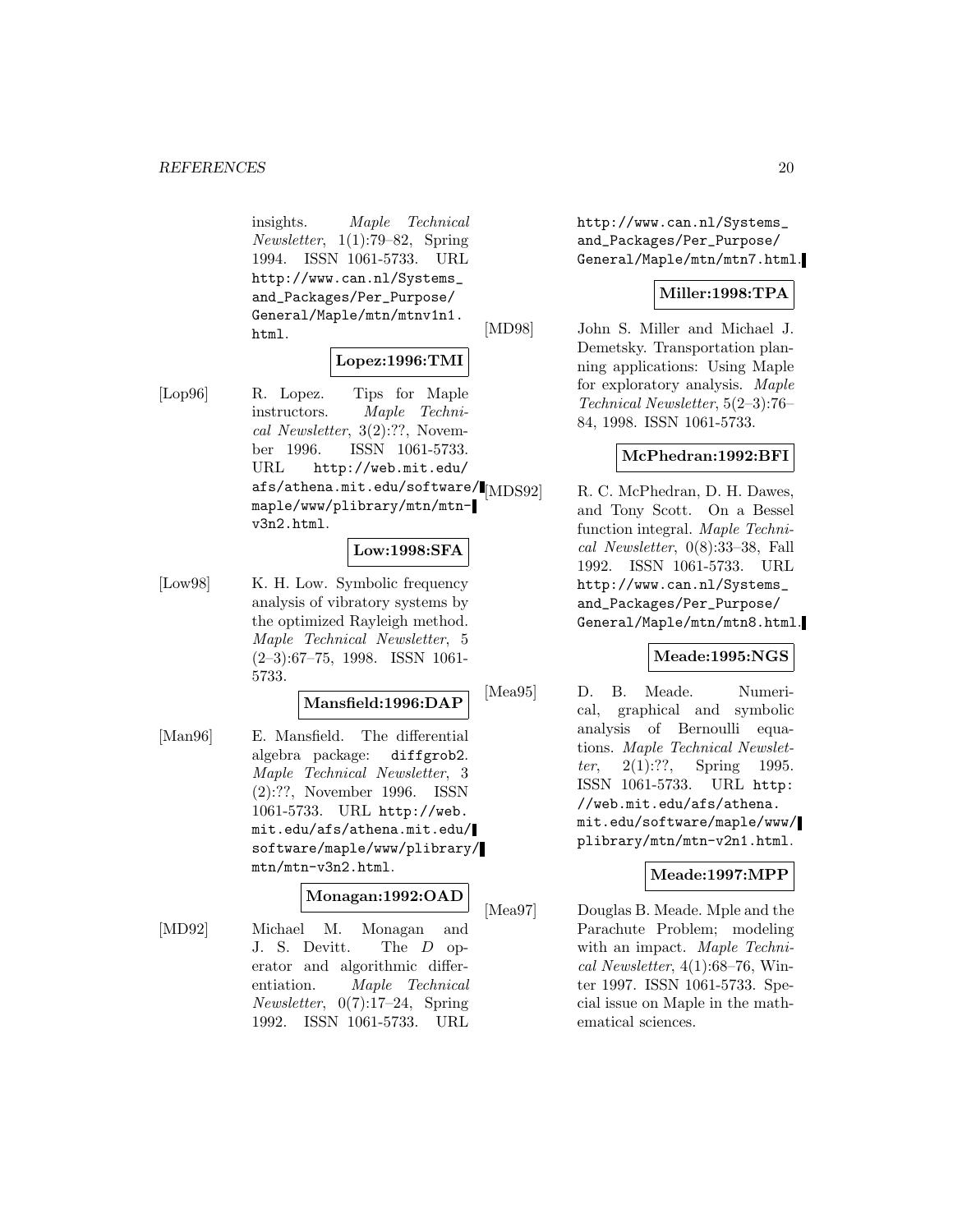#### **Melancon:1997:FIW**

[Mel97] Guy Melancon. Factorizing infinite words using Maple. Maple Technical Newsletter, 4(1):34– 42, Winter 1997. ISSN 1061- 5733. Special issue on Maple in the mathematical sciences.

### **Meade:1996:STS**

[MHW96] D. Meade, B. Haran, and R. White. The shooting technique for the solution of twopoint boundary value problems. Maple Technical Newsletter, 3(1):??, ???? 1996. ISSN 1061-5733. URL http: //web.mit.edu/afs/athena. mit.edu/software/maple/www/ plibrary/mtn/mtn-v3n1.html. Special Issue featuring Engineering Applications.

#### **Mohseni:1995:EFM**

[Moh95] P. Mohseni. EM field modeling using Maple. Maple Technical Newsletter, 2(1):??, Spring 1995. ISSN 1061-5733. URL http: //web.mit.edu/afs/athena. mit.edu/software/maple/www/ plibrary/mtn/mtn-v2n1.html.

#### **Monagan:1988:AMC**

[Mon88a] Michael Monagan. Announcement of Maple 4.0 for the Cray 2. Maple Newsletter, 0(2):??, January 1988. ISSN 1074-3790. URL http: //www.can.nl/Systems\_and\_ Packages/Per\_Purpose/General/ Maple/mtn/mtn2.html.

#### **Monagan:1988:ASM**

[Mon88b] Michael Monagan. Automatic simplification in Maple. Maple Newsletter, 0(3):??, July 1988. ISSN 1074-3790. URL http://www.can.nl/Systems\_ and\_Packages/Per\_Purpose/ General/Maple/mtn/mtn3.html.

#### **Monagan:1988:MPM**

[Mon88c] Michael Monagan. On manipulating polynomials in Maple. Maple Newsletter, 0(3):??, July 1988. ISSN 1074-3790. URL http://www.can.nl/Systems\_ and\_Packages/Per\_Purpose/ General/Maple/mtn/mtn3.html.

#### **Monagan:1988:PFM**

[Mon88d] Michael Monagan. A plotting facility in Maple. Maple *Newsletter*,  $0(2):$ ??, January 1988. ISSN 1074-3790. URL http://www.can.nl/Systems\_ and\_Packages/Per\_Purpose/ General/Maple/mtn/mtn2.html.

#### **Monagan:1989:CFM**

[Mon89a] Michael B. Monagan. The collect function in Maple. Maple Newsletter, 0(4):??, January 1989. ISSN 1074-3790. URL http://www.can.nl/Systems\_ and\_Packages/Per\_Purpose/ General/Maple/mtn/mtn4.html.

#### **Monagan:1989:FTO**

[Mon89b] Michael B. Monagan. Fortran translation and optimization. Maple Newsletter, 0(4):??, January 1989.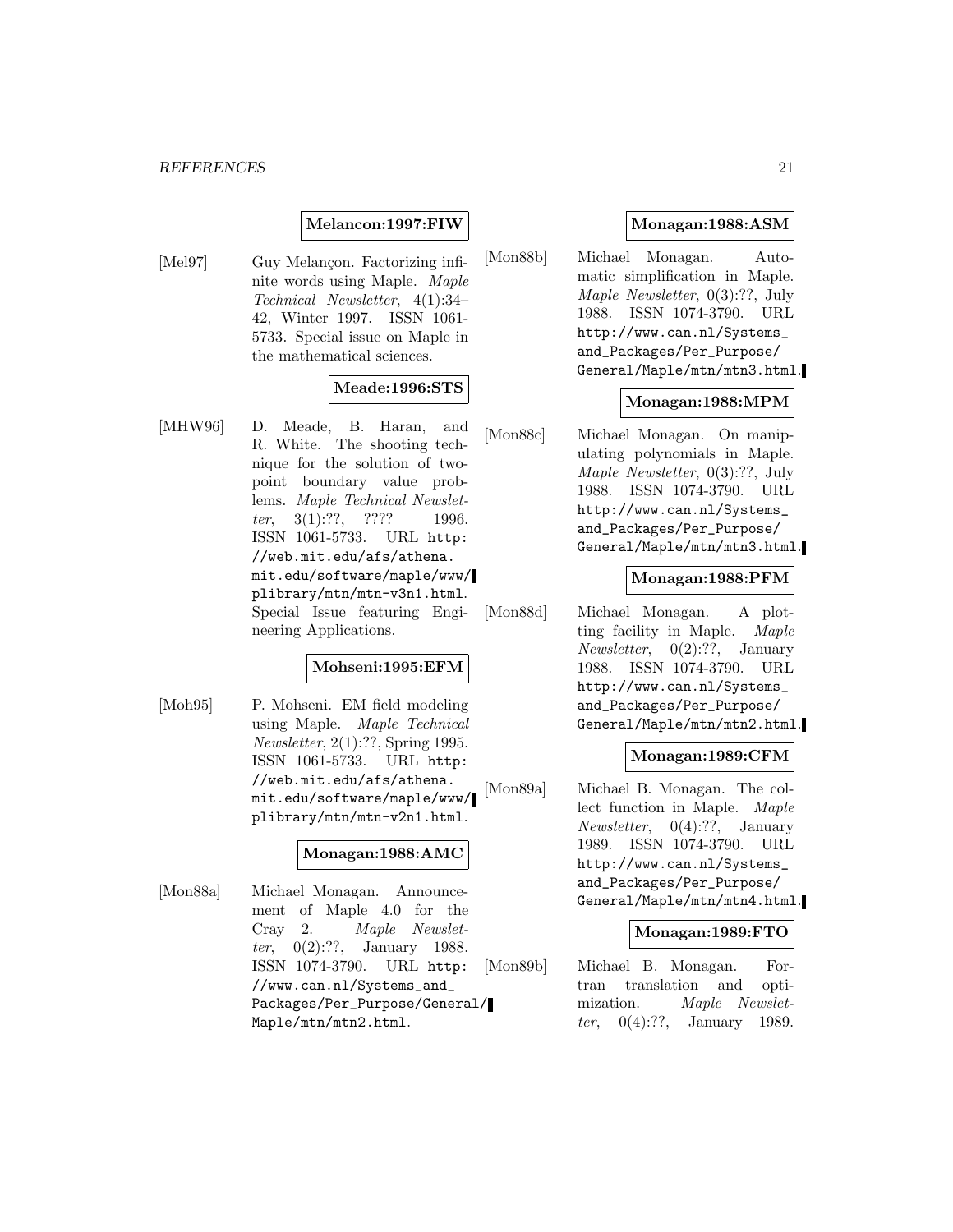ISSN 1074-3790. URL http: //www.can.nl/Systems\_and\_ Packages/Per\_Purpose/General/ Maple/mtn/mtn4.html.

#### **Monagan:1992:EEE**

[Mon92] Michael B. Monagan. Exact eigenvalue and eigenvector computation in Maple. Maple Technical Newsletter, 0(8):24–32, Fall 1992. ISSN 1061-5733. URL http://www.can.nl/Systems\_ and\_Packages/Per\_Purpose/ General/Maple/mtn/mtn8.html.

**Monagan:1993:TMU**

[Mon93a] Michael B. Monagan. Tips for Maple users. Maple Technical Newsletter, 0(10):10–18, Fall 1993. ISSN 1061-5733. URL http://www.can.nl/Systems\_ and\_Packages/Per\_Purpose/ General/Maple/mtn/mtn10.html.

#### **Monagan:1993:UCA**

[Mon93b] Michael B. Monagan. Using computer algebra to help understand the nature of eigenvalues and eigenvectors. Maple Technical Newsletter, 0(9):62– 68, Spring 1993. ISSN 1061- 5733. URL http://www.can. nl/Systems\_and\_Packages/Per\_ Purpose/General/Maple/mtn/ mtn9.html.

**Monagan:1994:MSA**

[Mon94a] Michael Monagan. The Maple share (applications) library. Maple Technical Newsletter, 1 (1):14–16, Spring 1994. ISSN 1061-5733. URL http://www. can.nl/Systems\_and\_Packages/ Per\_Purpose/General/Maple/ mtn/mtnv1n1.html.

#### **Monagan:1994:MVR**

[Mon94b] Michael Monagan. Maple V Release 3. Maple Technical Newsletter, 1(1):7–13, Spring 1994. ISSN 1061-5733. URL http://www.can.nl/Systems\_ and\_Packages/Per\_Purpose/ General/Maple/mtn/mtnv1n1. html.

#### **Monagan:1994:TMUa**

[Mon94c] Michael B. Monagan. Tips for Maple users. Maple Technical Newsletter, 1(1):17–23, Spring 1994. ISSN 1061-5733. URL http://www.can.nl/Systems\_ and\_Packages/Per\_Purpose/ General/Maple/mtn/mtnv1n1. html.

#### **Monagan:1994:TMUb**

[Mon94d] Michael B. Monagan. Tips for Maple users. Maple Technical Newsletter, 1(2):11–18, Fall 1994. ISSN 1061-5733. URL http://www.can.nl/Systems\_ and\_Packages/Per\_Purpose/ General/Maple/mtn/mtnv1n2. html.

#### **Monagan:1995:MVR**

[Mon95a] M. B. Monagan. The Maple V Release 4 math engine. Maple Technical Newsletter, 2(2):??, Fall 1995. ISSN 1061-5733. URL http://web.mit.edu/ afs/athena.mit.edu/software/ maple/www/plibrary/mtn/mtnv2n2.html.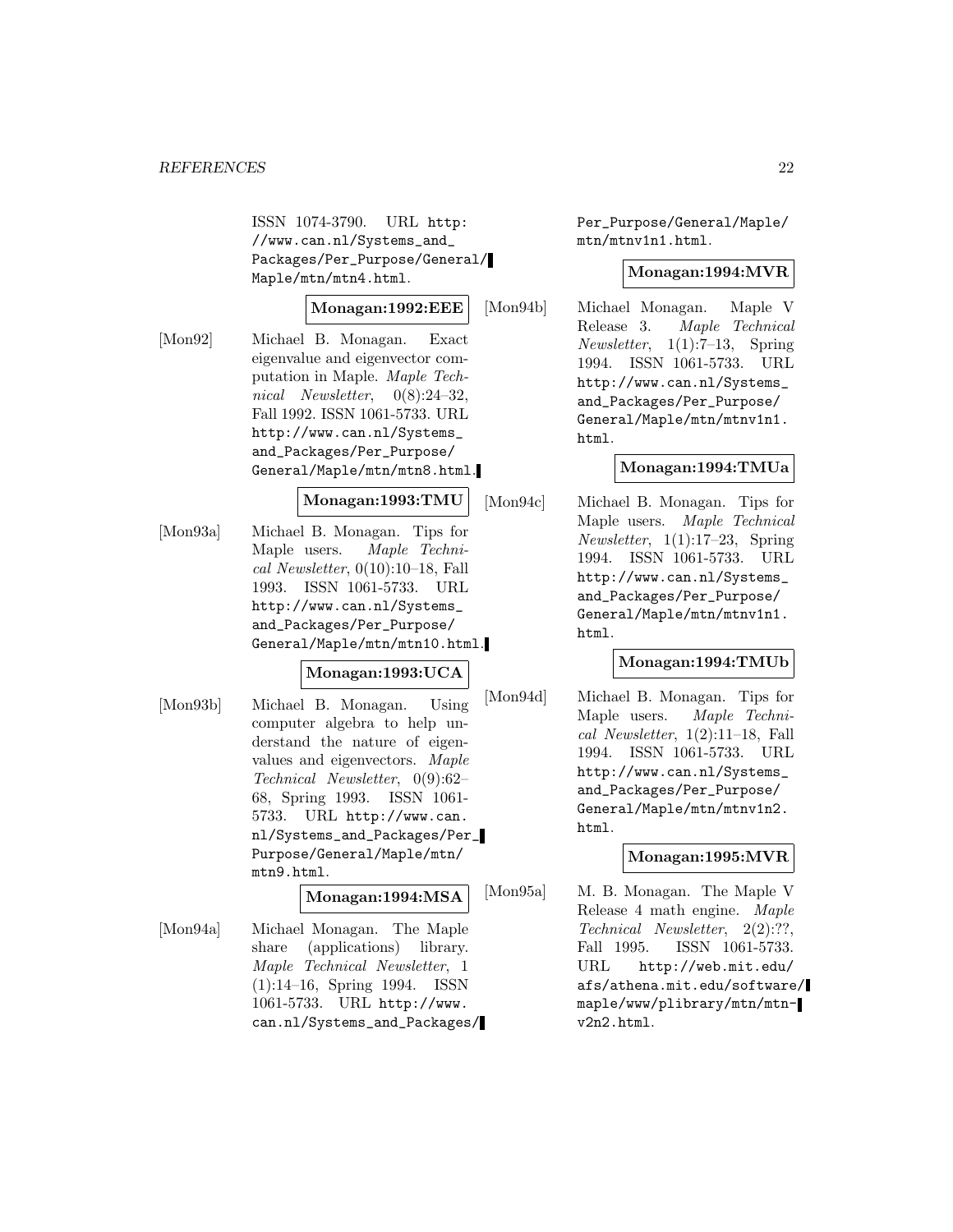#### **Monagan:1995:TMUa**

[Mon95b] M. B. Monagan. Tips for Maple users and programmers. Maple Technical Newsletter, 2(1):??, Spring 1995. ISSN 1061-5733. URL http: //web.mit.edu/afs/athena. mit.edu/software/maple/www/ plibrary/mtn/mtn-v2n1.html.

#### **Monagan:1995:TMUb**

[Mon95c] M. B. Monagan. Tips for Maple users and programmers. Maple Technical Newsletter, 2(2):??, Fall 1995. ISSN 1061-5733. URL http://web.mit.edu/ afs/athena.mit.edu/software/ maple/www/plibrary/mtn/mtnv2n2.html.

#### **Monagan:1998:STI**

[MS98] M. B. Monagan and M. A. Slawinski. The sensitivity of traveltime inversion for an anisotropic parameter in seismology. Maple Technical Newsletter, 5(2–3): 107–116, 1998. ISSN 1061-5733. URL http://www.cecm.sfu. ca/CAG/monagan\_slawinski. ps.gz.

## **Mulcahy:1996:BCS**

[Mul96] C. Mulcahy. The basic curves and surfaces of computer aided geometric design. Maple Technical Newsletter,  $3(1):??$ , ???? 1996. ISSN 1061-5733. URL http: //web.mit.edu/afs/athena. mit.edu/software/maple/www/ plibrary/mtn/mtn-v3n1.html. Special Issue featuring Engineering Applications.

## **Murison:1997:ASO**

[Mur97] Marc A. Murison. Analytical study of optical wavefront aberrations using Maple. Maple Technical Newsletter, 4(2):52– 62, 1997. ISSN 1061-5733.

## **McPhee:1996:ASA**

[MW96] J. McPhee and C. Wells. Automated symbolic analysis of mechanical system dynamics. Maple Technical Newsletter, 3(1):??, ???? 1996. ISSN 1061-5733. URL http: //web.mit.edu/afs/athena. mit.edu/software/maple/www/ plibrary/mtn/mtn-v3n1.html. Special Issue featuring Engineering Applications.

#### **Nagornov:1998:PAP**

[NQC<sup>+</sup>98] Oleg V. Nagornov, Nancy E. Quaranta, Marta G. Caligaris, Georgina B. Rodriguez, and Robert E. Caligaris. Propagation of air pollution in urban areas. Maple Technical Newsletter, 5(2–3):102–106, 1998. ISSN 1061-5733.

#### **Ogunye:1998:NE**

[OC98] Ayowale B. Ogunye and Tom Casselman. A note from the Editors. Maple Technical Newsletter,  $5(2-3):1-2$ , 1998. ISSN 1061-5733.

#### **Ogunye:1996:PCS**

[Ogu96] A. Ogunye. Process control and symbolic computation: An overview with Maple V. Maple Technical Newsletter,  $3(1):??$ ,  $????$  1996.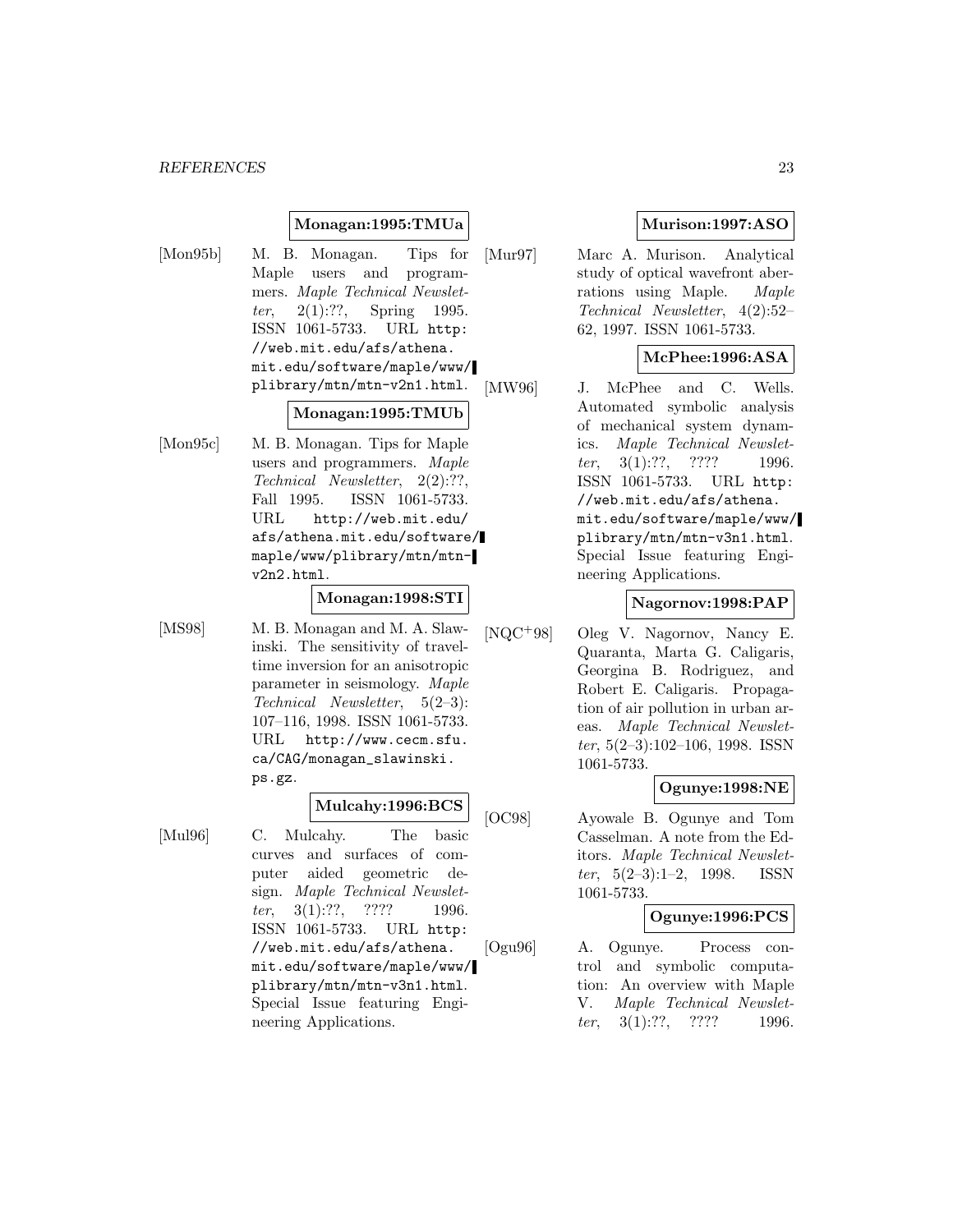#### *REFERENCES* 24

ISSN 1061-5733. URL http: //web.mit.edu/afs/athena. mit.edu/software/maple/www/ plibrary/mtn/mtn-v3n1.html. Special Issue featuring Engineering Applications.

## **Ogunye:1998:SDT**

[Ogu98] Ayowale Ogunye. Solution of discrete-time symmetric matrix Diophantine equations using Maple V. Maple Technical Newsletter, 5(2–3):85–94, 1998. ISSN 1061-5733.

#### **Ogilvie:1997:SCM**

[OM97] J. F. Ogilvie and M. B. Monagan. Symbolic computation in molecular spectroscopy. Maple Technical Newsletter, 4(2):100– 108, 1997. ISSN 1061-5733.

#### **Partin:1998:CAA**

[Par98] Lee R. Partin. Combinatorial analysis application for flowsheet synthesis of chemical plants. Maple Technical Newsletter, 5(2–3):15–26, 1998. ISSN 1061-5733.

#### **Pathria:1991:ISM**

[Pat91a] Anu Pathria. Indefinite summation in Maple. Maple Technical Newsletter, 0(5):??, Winter 1991. ISSN 1061-5733. URL http://www.can.nl/Systems\_ and\_Packages/Per\_Purpose/ General/Maple/mtn/mtn5.html.

#### **Pathria:1991:ATB**

[Pat91b] Anu K. Pathria. Archimedes' theorem of the broken chord. Maple Technical Newsletter, 0

(6):??, Fall 1991. ISSN 1061- 5733. URL http://www.can. nl/Systems\_and\_Packages/Per\_ Purpose/General/Maple/mtn/ mtn6.html.

#### **Pennestri:1996:DCM**

[PF96] E. Pennestri and V. Falasca. Design of cam mechanisms using Maple. Maple Technical Newsletter, 3(1):??, ???? 1996. ISSN 1061-5733. URL http: //web.mit.edu/afs/athena. mit.edu/software/maple/www/ plibrary/mtn/mtn-v3n1.html. Special Issue featuring Engineering Applications.

#### **Piedboeuf:1996:MFR**

[Pie96] J.-C. Piedboeuf. Modelling flexible robots with Maple. Maple Technical Newsletter, 3(1):??, ???? 1996. ISSN 1061-5733. URL http://web.mit.edu/ afs/athena.mit.edu/software/ maple/www/plibrary/mtn/mtnv3n1.html. Special Issue featuring Engineering Applications.

## **Pintur:1994:MAD**

[Pin94] David A. Pintur. MathEdge: The application development toolkit for Maple. Maple Technical Newsletter, 1(2):31–38, Fall 1994. ISSN 1061-5733. URL http://www.can.nl/Systems\_ and\_Packages/Per\_Purpose/ General/Maple/mtn/mtnv1n2. html.

#### **Pinchback:1996:MWW**

[Pin96] R. M. Pinchback. Maple and the World Wide Web. Maple Technical Newsletter, 3(2):??,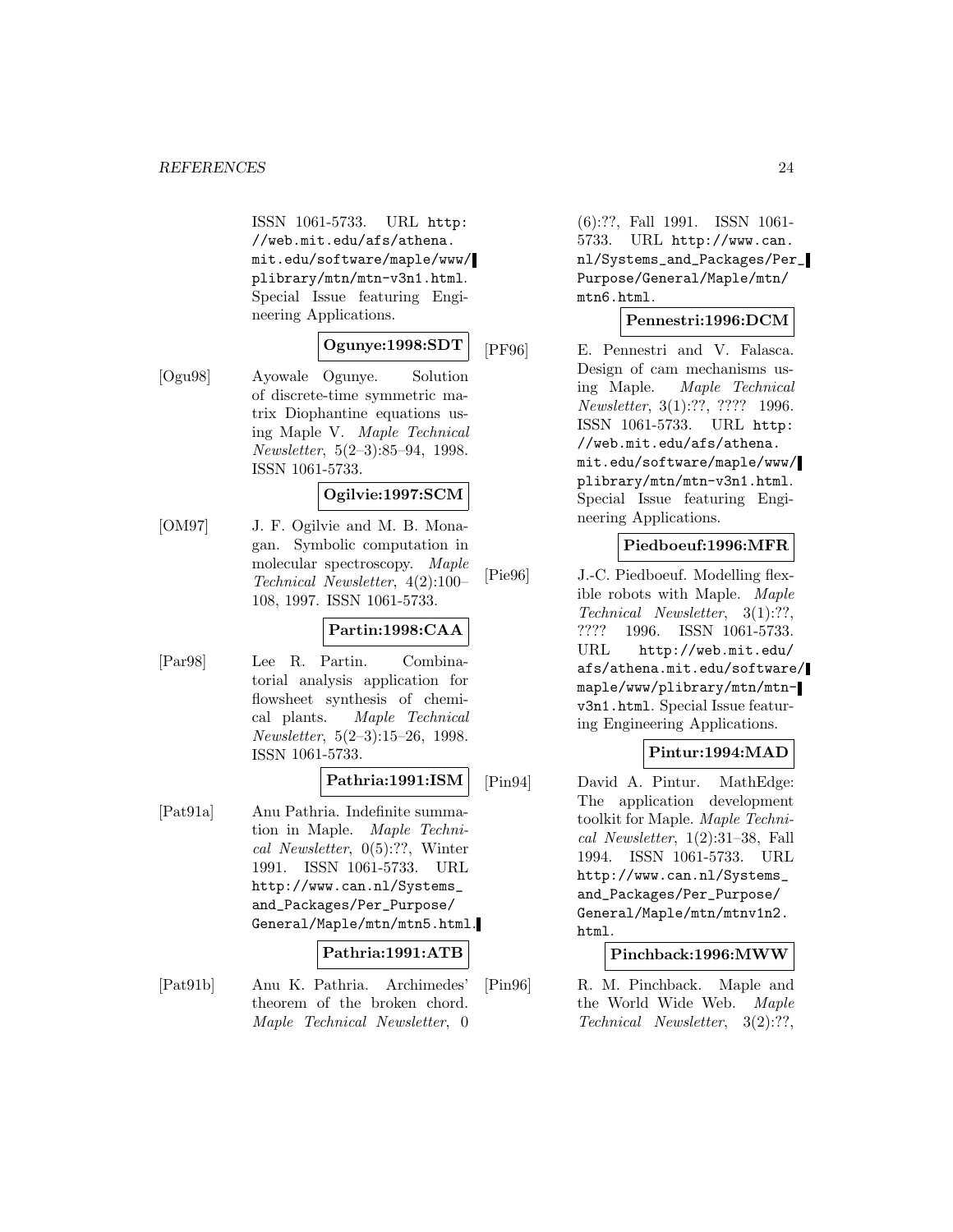November 1996. ISSN 1061- 5733. URL http://web.mit. edu/afs/athena.mit.edu/software/ maple/www/plibrary/mtn/mtnv3n2.html.

#### **Pirastu:1995:AIS**

[Pir95] R. Pirastu. Algorithms for indefinite summation of rational functions in Maple. Maple Technical Newsletter, 2(1):??, Spring 1995. ISSN 1061-5733. URL http://web.mit.edu/ afs/athena.mit.edu/software/ maple/www/plibrary/mtn/mtnv2n1.html.

#### **Porciello:1993:AMO**

[PL93] G. Pino Porciello and Tom Lee. Application of Maple in optimal control systems design and analysis. Maple Technical Newsletter, 0(10):79–84, Fall 1993. ISSN 1061-5733. URL http://www.can.nl/Systems\_ and\_Packages/Per\_Purpose/ General/Maple/mtn/mtn10.html.

#### **Promislow:1997:ACM**

[Pro97] K. Promislow. Applications of center manifolds. Maple Technical Newsletter,  $4(1)$ :77–87, Winter 1997. ISSN 1061-5733. Special issue on Maple in the mathematical sciences.

#### **Poblete:1997:ALL**

[PVM97] Patricio V. Poblete, Alfredo Viola, and J. Ian Munro. Analyzing the LCFS linear probing hashing algorithm with the help of maple. Maple Technical Newsletter,  $4(1):8-13$ , Winter 1997. ISSN 1061-5733. Special issue on Maple in the mathematical sciences.

#### **Peikert:1991:PCS**

[PWMdG91] R. Peikert, D. Wurtz, M. Monagan, and C. de Groot. Packing circles in a square. Maple Technical Newsletter, 0(6):??, Fall 1991. ISSN 1061-5733. URL http://www.can.nl/Systems\_ and\_Packages/Per\_Purpose/ General/Maple/mtn/mtn6.html.

#### **RuizS:1996:UGB**

[RF96] O. E. Ruiz S. and P. M. Ferreira. Using Gröbner bases in kinematic analysis of mechanisms. Maple Technical Newsletter, 3(1):??, ???? 1996. ISSN 1061-5733. URL http: //web.mit.edu/afs/athena. mit.edu/software/maple/www/ plibrary/mtn/mtn-v3n1.html. Special Issue featuring Engineering Applications.

#### **Riel:1996:SSC**

[Rie96] J. Riel. Syrup — A symbolic circuit analyzer. Maple Technical Newsletter, 3(1):??, ???? 1996. ISSN 1061-5733. URL http: //web.mit.edu/afs/athena. mit.edu/software/maple/www/ plibrary/mtn/mtn-v3n1.html. Special Issue featuring Engineering Applications.

#### **Rybowicz:1996:TME**

[RM96] M. Rybowicz and J.-P. Massia. Teaching Maple to engineering students. Maple Technical Newsletter, 3(2):??, November 1996. ISSN 1061-5733.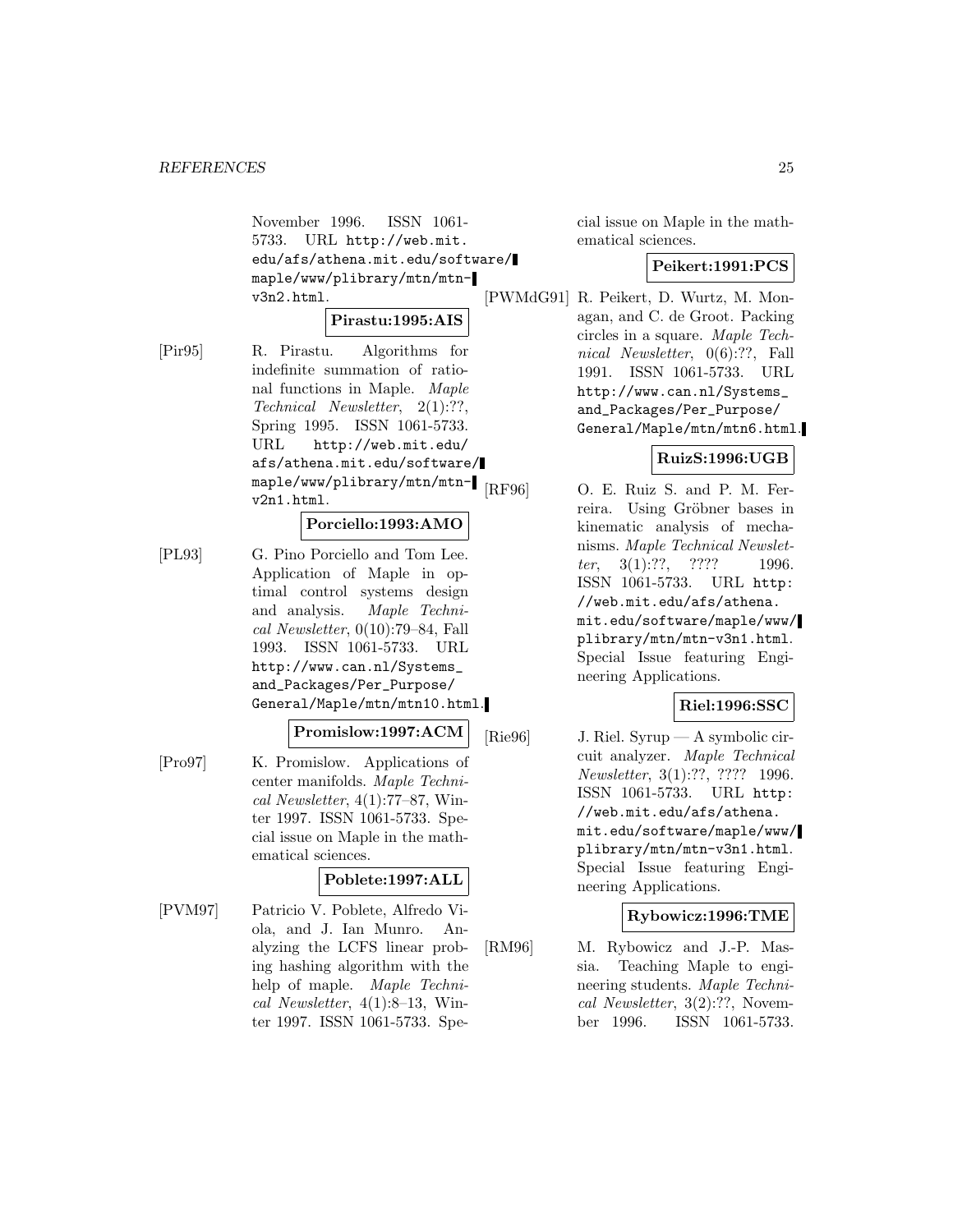URL http://web.mit.edu/ afs/athena.mit.edu/software/ maple/www/plibrary/mtn/mtnv3n2.html.

**Rough:1993:HAP**

[RR93] A. D. Rough and J. Richardson. Harmonic analysis of phase controlled waveforms. Maple Technical Newsletter, 0(9):47– 53, Spring 1993. ISSN 1061- 5733. URL http://www.can. nl/Systems\_and\_Packages/Per\_ Purpose/General/Maple/mtn/ mtn9.html.

## **Radia:1991:QAM**

[RS91] Sanjay Radia and Tony C. Scott. Queuing analysis of multiprocessing. Maple Technical Newsletter, 0(6):??, Fall 1991. ISSN 1061-5733. URL http://www.can.nl/Systems\_ and\_Packages/Per\_Purpose/ General/Maple/mtn/mtn6.html.

## **Riedel:1992:SVR**

[RS92] Thomas Riedel and Prasanna Sahoo. Surfaces and volumes of revolution with Maple. Maple Technical Newsletter, 0(8):45– 51, Fall 1992. ISSN 1061- 5733. URL http://www.can. nl/Systems\_and\_Packages/Per\_ Purpose/General/Maple/mtn/ mtn8.html.

### **Richardson:1998:CPD**

[RSPL98] Christina Richardson, Susan Sopher, Robert Petak, and Andreas Linninger. Conceptual process design using symbolic and numerical computing techniques. Maple Technical

Newsletter, 5(2–3):3–14, 1998. ISSN 1061-5733.

## **Russell:1994:SWC**

[Rus94] Geoff Russell. Shotgun wounding characteristics. Maple Technical Newsletter, 0:17–23, 1994. ISSN 1061-5733. Maple in Mathematics and the Sciences — A Special issue.

## **Rybowicz:1992:ECC**

Marc Rybowicz. Extended capabilities for computing with algebraic functions and numbers. Maple Technical Newsletter,  $0(8):16-23$ , Fall 1992. ISSN 1061-5733. URL http: //www.can.nl/Systems\_and\_ Packages/Per\_Purpose/General/ Maple/mtn/mtn8.html.

### **Sacchetti:1997:BFL**

[Sac97] Andrea Sacchetti. Band functions for the Lamé equation. Maple Technical Newsletter, 4 (1):28–33, Winter 1997. ISSN 1061-5733. Special issue on Maple in the mathematical sciences.

## **Salvy:1991:TWG**

[Sal91] Bruno Salvy. Three ways to get Stirling's formula in Maple. Maple Technical Newsletter, 0(5):??, Winter 1991. ISSN 1061-5733. URL http://www.can.nl/Systems\_ and\_Packages/Per\_Purpose/ General/Maple/mtn/mtn5.html.

## **Scott:1993:RSB**

[SBG93] T. C. Scott, Yehuda B. Band, and K. O. Geddes. Recipes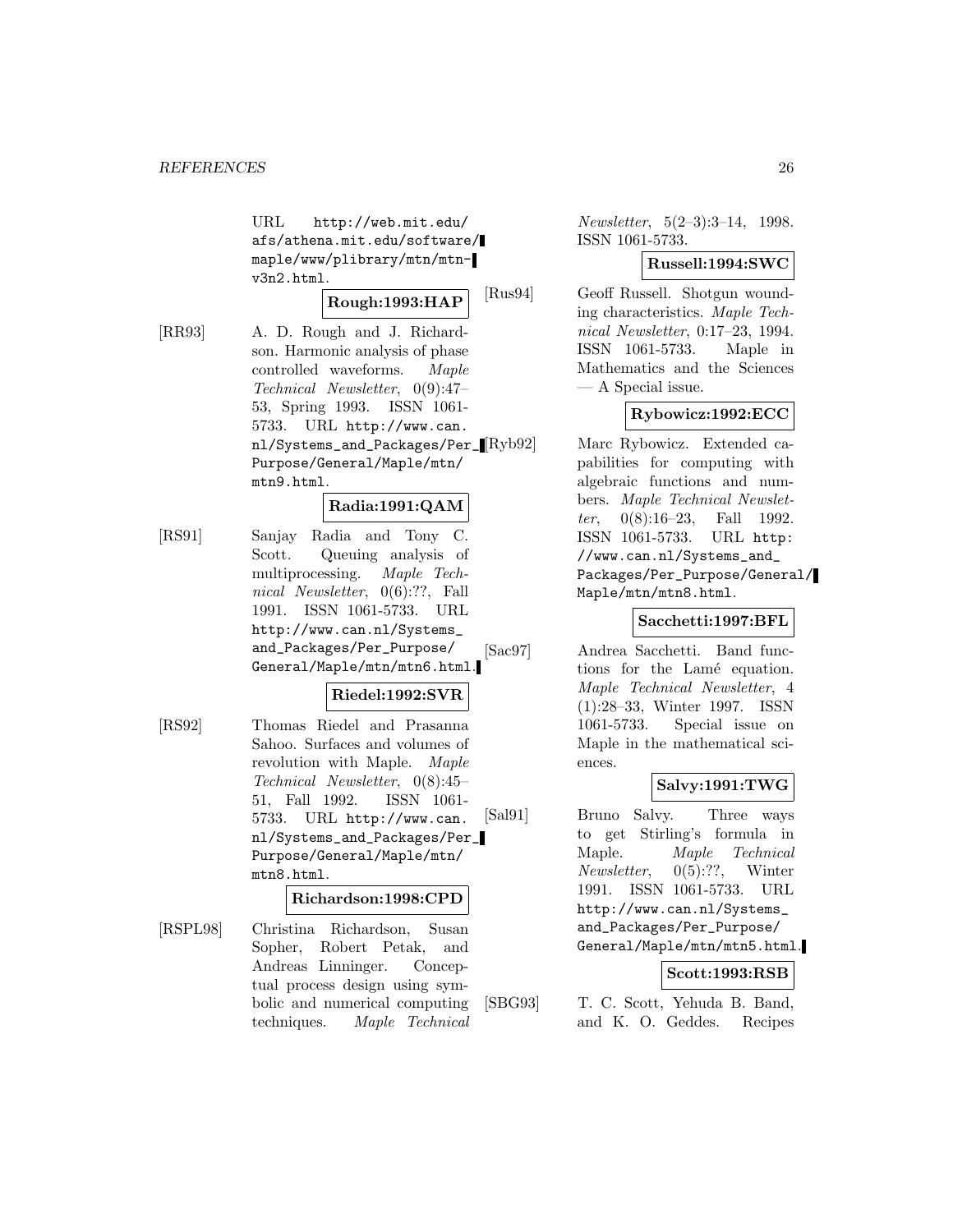for solving broad classes of definite integrals and applications. Maple Technical Newsletter, 0(10):19–27, Fall 1993. ISSN 1061-5733. URL http://www.can.nl/Systems\_ and\_Packages/Per\_Purpose/ General/Maple/mtn/mtn10.html.

#### **Schwalbe:1992:UPP**

[Sch92] Daniel Schwalbe. Using phase portraits to understand population dynamics. Maple Technical Newsletter, 0(7):39–43, Spring 1992. ISSN 1061-5733. URL http://www.can.nl/Systems\_ and\_Packages/Per\_Purpose/ General/Maple/mtn/mtn7.html.

#### **Scott:1988:NAD**

[Sco88] Tony Scott. A new approach to definite integration for Maple 4.3. Maple Newsletter, 0(3):??, July 1988. ISSN 1074-3790. URL http: //www.can.nl/Systems\_and\_ Packages/Per\_Purpose/General/ Maple/mtn/mtn3.html.

### **Scott:1991:AVP**

[Sco91a] Tony Scott. Application of variational principles to a simple quantum mechanical problem using the Maple system. Maple Technical Newsletter, 0(5):??, Winter 1991. ISSN 1061-5733. URL http://www.can.nl/Systems\_ and\_Packages/Per\_Purpose/ General/Maple/mtn/mtn5.html.

### **Scott:1991:RSD**

[Sco91b] Tony Scott. Recipes for solving definite integrals involving exponentials and logarithms (part II). Maple Technical Newsletter, 0(5):??, Winter 1991. ISSN 1061-5733. URL http://www.can.nl/Systems\_ and\_Packages/Per\_Purpose/ General/Maple/mtn/mtn5.html.

## **Scott:1997:GAa**

[Sco97a] Tony Scott. Guidelines for authors. Maple Technical Newsletter, 4(1):111, Winter 1997. ISSN 1061-5733. Special issue on Maple in the mathematical sciences.

### **Scott:1997:GAb**

[Sco97b] Tony Scott. Guidelines for authors. Maple Technical Newsletter, 4(2):109, 1997. ISSN 1061- 5733.

## **Scott:1994:AMM**

[SFCM94] Tony Scott, Greg Fee, Rob Corless, and Mike Monagan. Applications of Maple to mathematical, scientific, and engineering problems. Maple Technical Newsletter, 0:49–57, 1994. ISSN 1061-5733. Maple in Mathematics and the Sciences — A Special issue.

## **Scott:1997:GOF**

[SGMS97] T. C. Scott, I. P. Grant, M. B. Monagan, and V. R. Saunders. Generation of optimized FOR-TRAN code for molecular integrals of Gaussian-type functions. Maple Technical Newslet-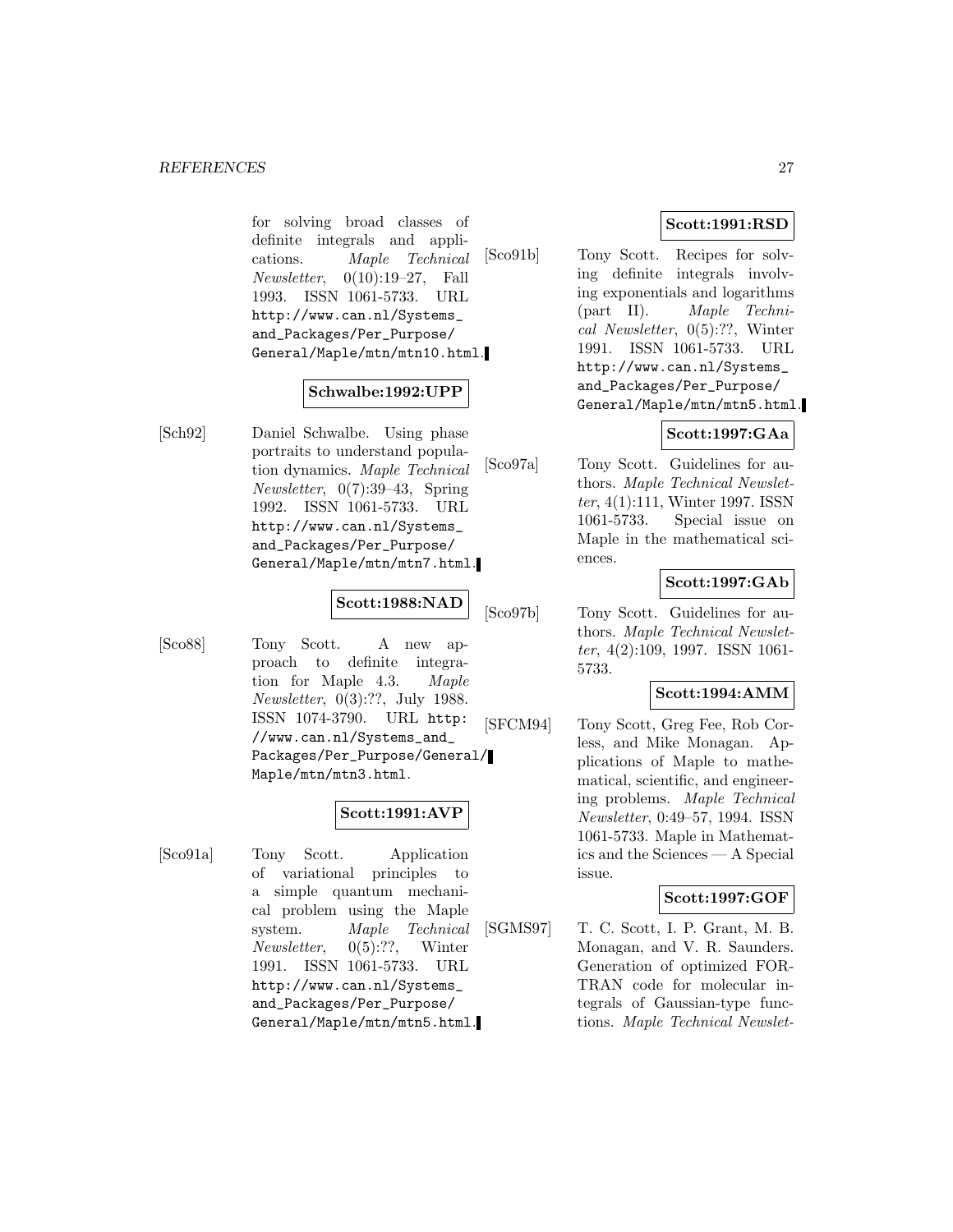ter, 4(2):15–24, 1997. ISSN 1061-5733.

#### **Stayman:1994:MIN**

[SH94] J. W. Stayman and Mark H. Holmes. Maple: as an interface for numerically solving chemical kinetic equations. Maple Technical Newsletter, 1(2):48–54, Fall 1994. ISSN 1061-5733. URL http://www.can.nl/Systems\_ and\_Packages/Per\_Purpose/ General/Maple/mtn/mtnv1n2. html.

### **Shahidi:1997:SNT**

[Sha97] Reza Shahidi. A short note on trees, foxes and Maple. Maple Technical Newsletter, 4(2):86– 92, 1997. ISSN 1061-5733.

## **Taylor:1996:SSD**

[SKT96] D. Schwalbe, H. Kooijman, and R. Taylor. Solving stiff differential equations and differential algebraic systems with Maple V. Maple Technical Newsletter, 3(2):??, November 1996. ISSN 1061-5733. URL http: //web.mit.edu/afs/athena. mit.edu/software/maple/www/ plibrary/mtn/mtn-v3n2.html.

#### **Scott:1994:NEa**

[SM94] Tony Scott and Michael Monagan. A note from the Editors. Maple Technical Newsletter, 0:1, 1994. ISSN 1061-5733. Maple in Mathematics and the Sciences — A Special issue.

#### **Scott:1994:MSE**

[SMC94] Tony Scott, Blair Madore, and Robert M. Corless. Maple in sci-

ence education. Maple Technical Newsletter, 0:58–68, 1994. ISSN 1061-5733. Maple in Mathematics and the Sciences — A Special issue.

#### **Scott:1991:AMM**

[SMFC91] Tony C. Scott, Michael B. Monagan, Greg Fee, and Robert Corless. Applications of Maple to mathematical, scientific and engineering problems. Maple Technical Newsletter, 0(6):??, Fall 1991. ISSN 1061-5733. URL http://www.can.nl/Systems\_ and\_Packages/Per\_Purpose/ General/Maple/mtn/mtn6.html.

#### **Scott:1994:MEP**

[SMPR94] Tony Scott, Michael B. Monagan, Richard Pavelle, and Darren Redfern. Maple in education — Part II. Maple Technical Newsletter, 1(1):69–78, Spring 1994. ISSN 1061-5733. URL http://www.can.nl/Systems\_ and\_Packages/Per\_Purpose/ General/Maple/mtn/mtnv1n1. html. See also [SPR92].

#### **Scott:1993:NEb**

[SP93] Tony Scott and Reid M. Pinchback. A note from the Editors. Maple Technical Newsletter, 0(10):1–5, Fall 1993. ISSN 1061-5733.

#### **Scott:1994:NEb**

[SP94] Tony Scott and Reid M. Pinchback. A note from the Editors. Maple Technical Newsletter, 1(1):1–3, Spring 1994. ISSN 1061-5733.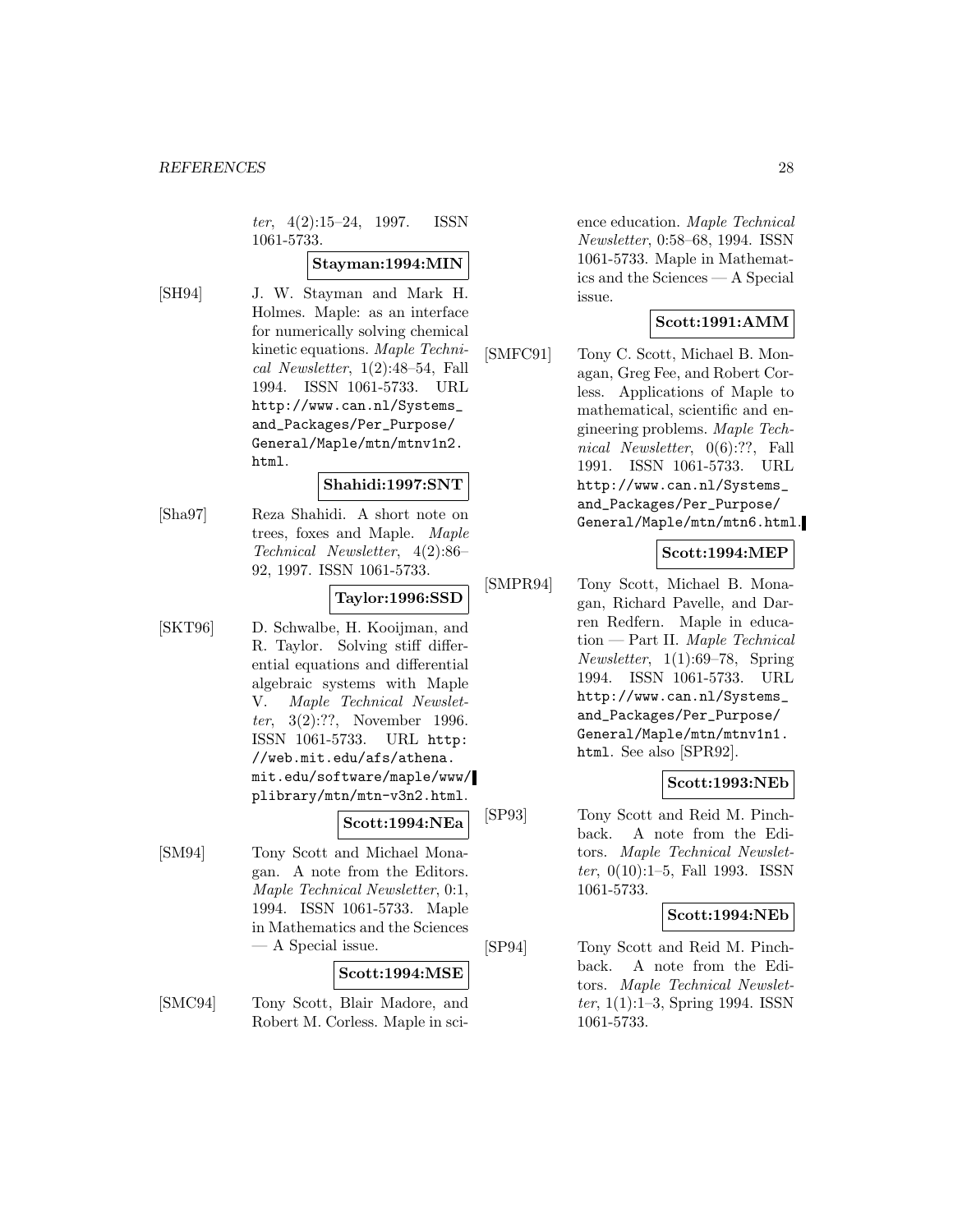#### **Pavele:1992:ME**

[SPR92] Tony Scott, Richard Pavele, and Darren Redfern. Maple in education. Maple Technical *Newsletter*,  $0(7):11-16$ , Spring 1992. ISSN 1061-5733. URL http://www.can.nl/Systems\_ and\_Packages/Per\_Purpose/ General/Maple/mtn/mtn7.html. See also [SMPR94].

## **Scott:1992:NEa**

[SR92a] Tony Scott and Darren Redfern. A note from the Editors. Maple Technical Newsletter, 0(7):1–3, Spring 1992. ISSN 1061-5733.

#### **Scott:1992:NEb**

[SR92b] Tony Scott and Darren Redfern. A note from the Editors. Maple Technical Newsletter, 0(8):1–3, Fall 1992. ISSN 1061-5733.

#### **Scott:1993:NEa**

[SR93] Tony Scott and Darren Redfern. A note from the Editors. Maple Technical Newsletter, 0(9):1–3, Spring 1993. ISSN 1061-5733.

## **Halling:1995:CPD**

[SRGH95] Z. Shung-Ren, J. Grotendorst, and H. Halling. Calculation of the potential distribution for a three-layer spherical volume conductor. Maple Technical Newsletter, 2(1):??, Spring 1995. ISSN 1061-5733. URL http: //web.mit.edu/afs/athena. mit.edu/software/maple/www/ plibrary/mtn/mtn-v2n1.html.

## **Scott:1997:AMN**

[STB97] T. C. Scott, M. Trippenbach, and Y. B. Band. An application of Maple to near-field optics. Maple Technical Newsletter, 4(2):63–71, 1997. ISSN 1061-5733.

### **Stockie:1998:GIT**

[Sto98] John M. Stockie. The geometry of intersecting tubes applied to controlling a robotic welding torch. Maple Technical Newsletter,  $5(2-3):58-66$ , 1998. ISSN 1061-5733.

### **Strehl:1993:BSI**

[Str93] Volker Strehl. Binomial sums and identities. Maple Technical Newsletter, 0(10):37–49, Fall 1993. ISSN 1061-5733. URL http://www.can.nl/Systems\_ and\_Packages/Per\_Purpose/ General/Maple/mtn/mtn10.html.

## **Taylor:1994:TMV**

[Tay94] Ross Taylor. Thermodynamics with Maple V II, phase equilibria in binary systems. Maple Technical Newsletter, 1(1):83–92, Spring 1994. ISSN 1061-5733. URL http://www.can.nl/Systems\_ and\_Packages/Per\_Purpose/ General/Maple/mtn/mtnv1n1. html. See also [TM93, AT94, Tay96].

#### **Taylor:1996:TMI**

[Tay96] R. Taylor. Thermodynamics with Maple: IV, the properties of steam. Maple Technical Newsletter, 3(2):??, Novem